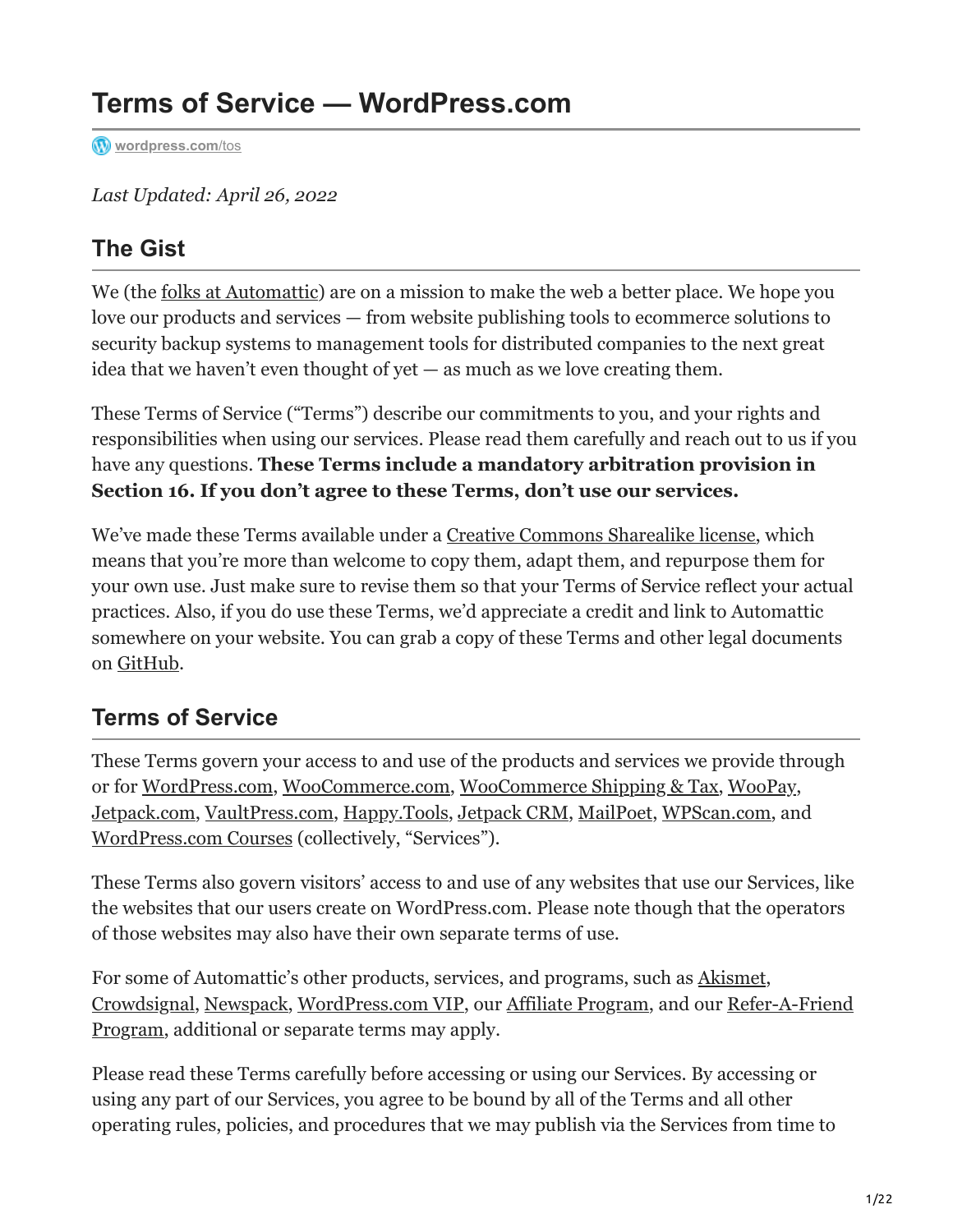time (collectively, the "Agreement"). You also agree that we may automatically change, update, or add on to our Services, and this Agreement will apply to any changes.

### **1. Who's Who**

"You" means any individual or entity using our Services. If you use our Services on behalf of another person or entity, you represent and warrant that you're authorized to accept the Agreement on that person's or entity's behalf, that by using our Services you're accepting the Agreement on behalf of that person or entity, and that if you, or that person or entity, violates the Agreement, you and that person or entity agree to be responsible to us.

Please see below to determine which entity your Agreement is with, which depends on where you reside and which Services you use. We use the term "Designated Countries" to refer to Australia, Canada, Japan, Mexico, New Zealand, Russia, and all countries located in Europe (including the UK and ROI).

#### **All Automattic Services (except WooCommerce)**

- If you reside outside of the Designated Countries: Automattic Inc.
- If you reside in the Designated Countries: Aut O'Mattic A8C Ireland Ltd.

#### **WooCommerce Services**

*WooCommerce Services includes WooCommerce, WooCommerce Payments, WooCommerce Shipping, MailPoet, and any products or services purchased from WooCommerce.com.*

- If you reside outside of the Designated Countries: WooCommerce, Inc.
- If you reside in the Designated Countries: WooCommerce Ireland Ltd.

We refer to Automattic Inc., Aut O'Mattic A8C Ireland Ltd., WooCommerce, Inc., and WooCommerce Ireland Ltd. collectively as "Automattic" or "we" throughout these Terms.

## **2. Your Account**

When using our Services requires an account, you agree to provide us with complete and accurate information and to keep the information current so that we can communicate with you about your account. We may need to send you emails about notable updates (like changes to our Terms of Service or Privacy Policy), or to let you know about legal inquiries or complaints we receive about the ways you use our Services so you can make informed choices in response.

We may limit your access to our Services until we're able to verify your account information, like your email address.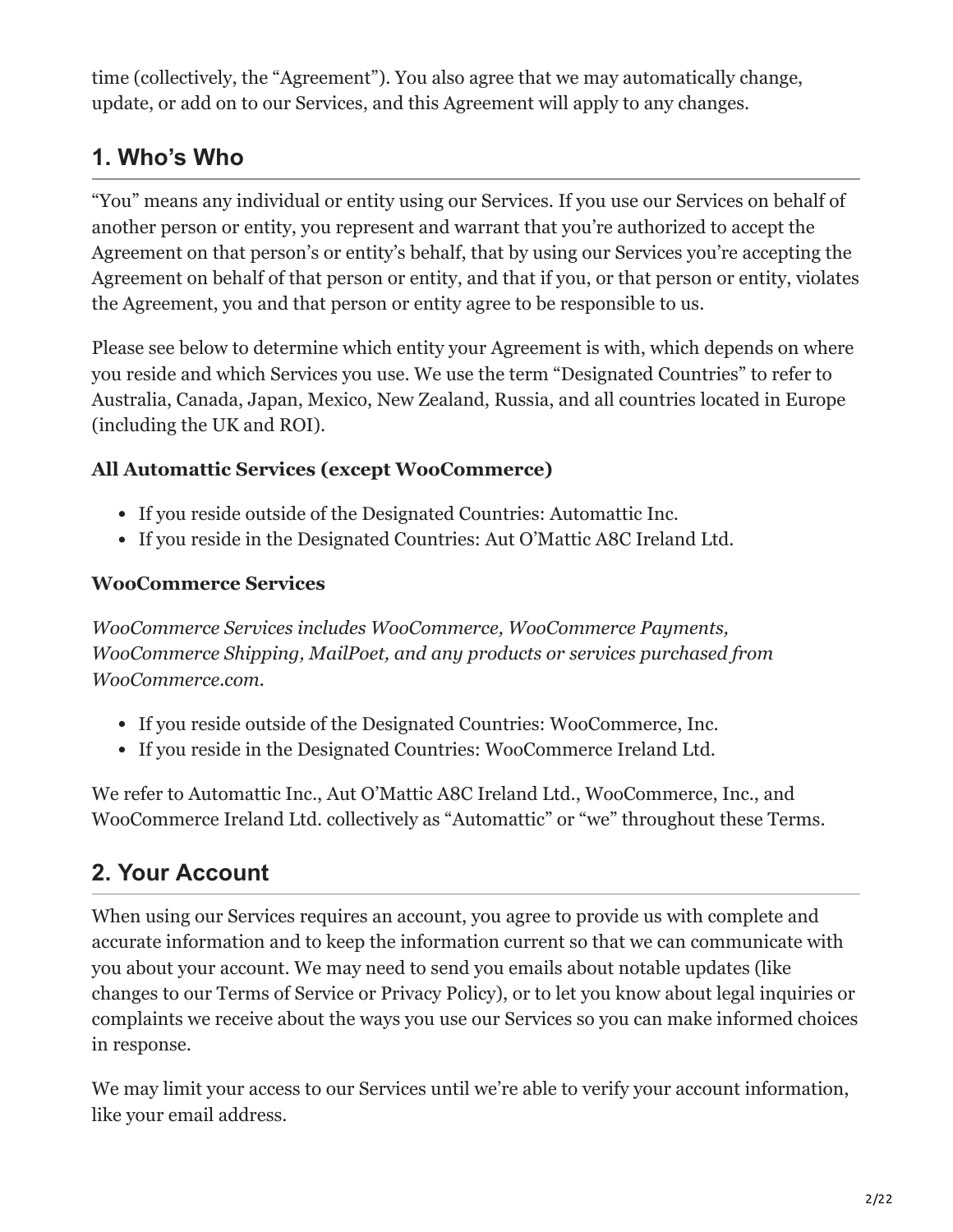When you create a WordPress.com account, we consider that to be an inquiry about our products and services, which means that we may also contact you to share more details about what we have to offer (i.e., marketing). Don't worry — if you aren't interested, you can opt out of the marketing communications, whether it's an email, phone call, or text message.

You're solely responsible and liable for all activity under your account. You're also fully responsible for maintaining the security of your account (which includes keeping your password secure). We're not liable for any acts or omissions by you, including any damages of any kind incurred as a result of your acts or omissions. If you get fired because of a blog post you write about your boss, that's on you.

Don't share or misuse your access credentials. And notify us immediately of any unauthorized uses of your account, store, or website, or of any other breach of security. If we believe your account has been compromised, we may suspend or disable it.

If you'd like to learn about how we handle the data you provide us, please see our **Privacy** Policy.

### **3. Minimum Age Requirements**

Our Services are not directed to children. You're not allowed to access or use our Services if you're under the age of 13 (or 16 in Europe). If you register as a user or otherwise use our Services, you represent that you're at least 13 (or 16 in Europe). You may use our Services only if you can legally form a binding contract with us. In other words, if you're under 18 years of age (or the legal age of majority where you live), you can only use our Services under the supervision of a parent or legal guardian who agrees to the Agreement.

### **4. Responsibility of Visitors and Users**

We haven't reviewed, and can't review, all of the content (like text, photo, video, audio, code, computer software, items for sale, and other materials) posted to or made available through our Services by users or anyone else ("Content") or on websites that link to, or are linked from, our Services. We're not responsible for any use or effects of Content or third-party websites. So, for example:

- We don't have any control over third-party websites.
- A link to or from one of our Services does not represent or imply that we endorse any third-party website.
- We don't endorse any Content or represent that Content is accurate, useful, or not harmful. Content could be offensive, indecent, or objectionable; include technical inaccuracies, typographical mistakes, or other errors; or violate or infringe the privacy, publicity rights, intellectual property rights, or other proprietary rights of third parties.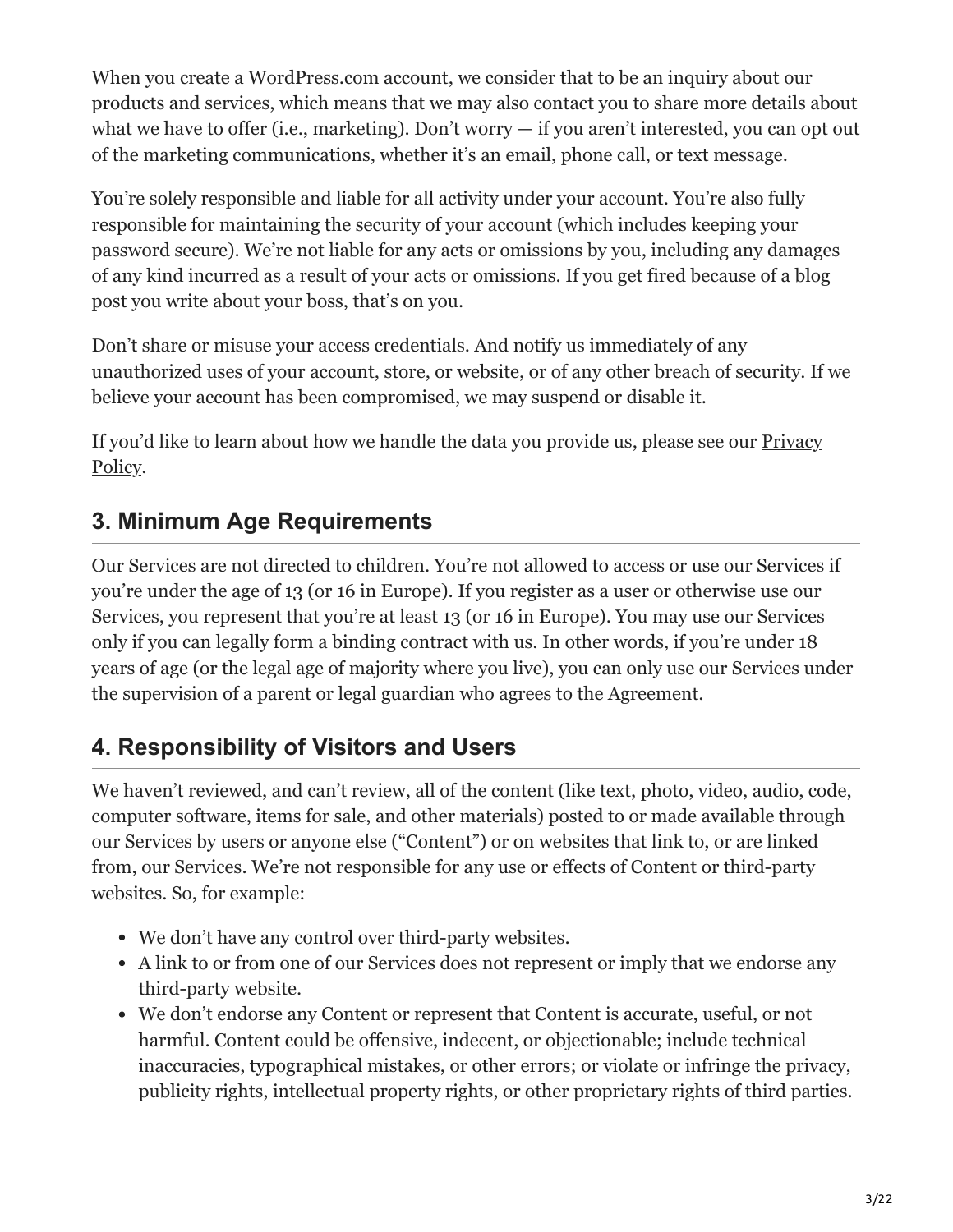- You're fully responsible for the Content available on your website, and any harm resulting from that Content. It's your responsibility to ensure that your website's Content abides by applicable laws and by the Agreement.
- We aren't responsible for any harm resulting from anyone's access, use, purchase, or downloading of Content, or for any harm resulting from third-party websites. You're responsible for taking the necessary precautions to protect yourself and your computer systems from viruses, worms, Trojan horses, and other harmful or destructive content.
- Any Content that's for sale through any of our Services is the seller's sole responsibility, so you must look solely to the seller for any damages that result from your purchase or use of Content.
- We are not a party to, and will have no responsibility or liability for, any communications, transactions, interactions, or disputes between you and the provider of any Content.

Please note that additional third-party terms and conditions may apply to Content you download, copy, purchase, or use.

### **5. Fees, Payment, and Renewal**

#### **a. Automattic Fees**

**Fees for Paid Services.** Some of our Services are offered for a fee, like WordPress.com [plans, WooCommerce themes or extensions, Jetpack plans, Jetpack CRM bundles,](https://wordpress.com/pricing/) [VaultPress plans,](https://vaultpress.com/plans/) [Happy Tools](https://happy.tools/), [MailPoet plans](https://account.mailpoet.com/), the [Payments feature](https://wordpress.com/support/wordpress-editor/blocks/payments/), WooCommerce [Payments, Email, and domain registration and renewal \(collectively, "Paid Services"\).](https://docs.woocommerce.com/document/payments/faq/fees/) By using a Paid Service, you agree to pay the specified fees. Depending on the Paid Service, there may be one-time fees, recurring fees, or revenue-based fees. For recurring fees, we'll bill or charge you in the automatically-renewing interval (such as monthly, annually, or biennially) you select, on a pre-pay basis until you cancel, which you can do at any time by contacting the relevant support team. For revenue-based fees — such as [fees for the Payments feature](https://wordpress.com/support/wordpress-editor/blocks/payments/#related-fees) — you pay us a percentage of the revenue your website generates. Revenue-based fees are ongoing.

**Taxes.** To the extent permitted by law, or unless explicitly stated otherwise, all fees do not include applicable federal, provincial, state, local or other governmental sales, value-added, goods and services, harmonized or other taxes, fees, or charges ("Taxes"). You're responsible for paying all applicable Taxes relating to your use of our Services, your payments, or your purchases. If we're obligated to pay or collect Taxes on the fees you've paid or will pay, you're responsible for those Taxes, and we may collect payment.

**Payment.** If your payment fails, Paid Services are otherwise not paid for or paid for on time (for example, if you contact your bank or credit card company to decline or reverse the charge of fees for Paid Services), or we suspect a payment is fraudulent, we may immediately cancel or revoke your access to Paid Services without notice to you.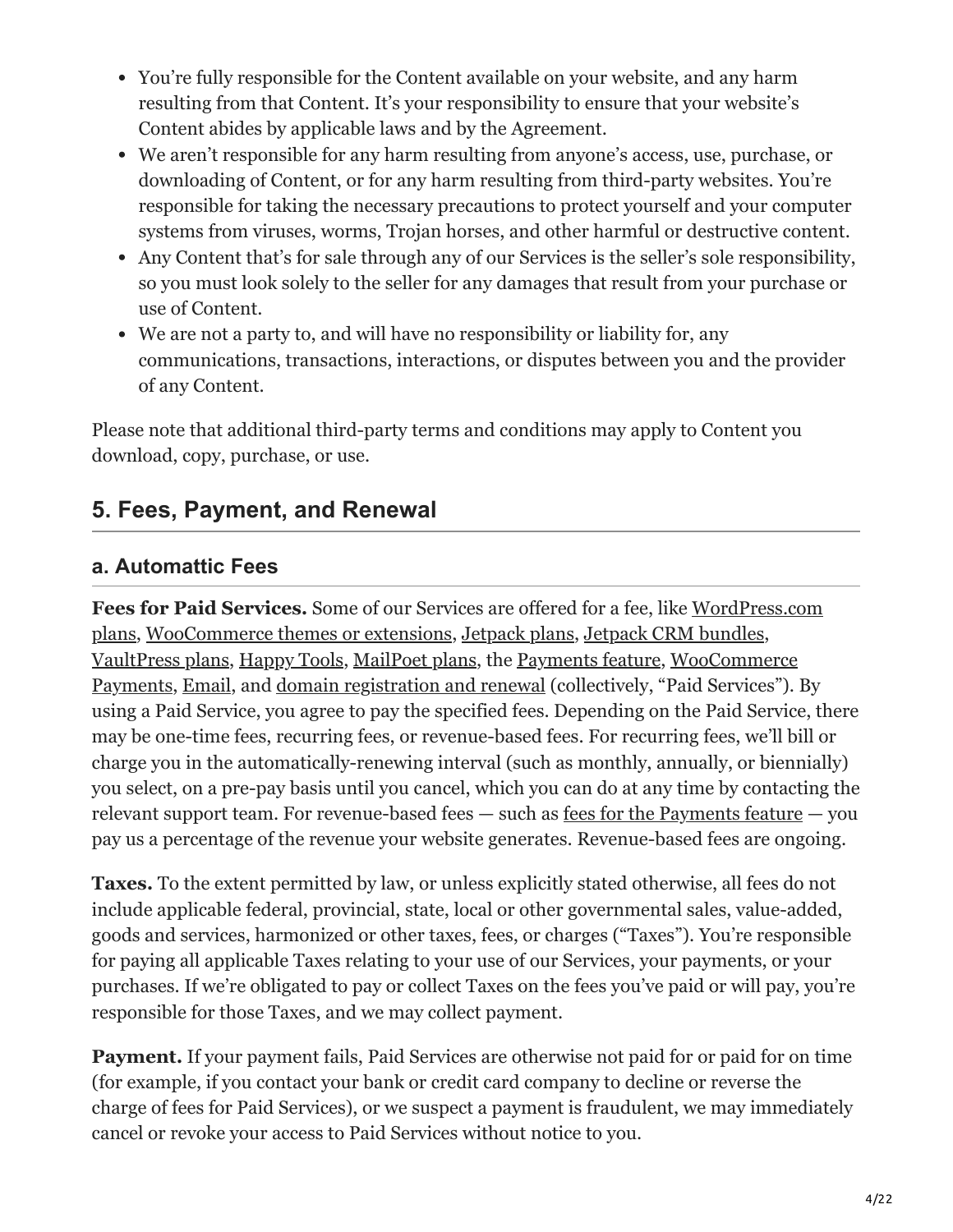**Automatic Renewal.** To ensure uninterrupted service, recurring Paid Services are automatically renewed. This means that unless you cancel a Paid Service before the end of the applicable subscription period, it will automatically renew, and you authorize us to use any payment mechanism we have on record for you, like credit cards or PayPal, or invoice you (in which case payment is due within 15 days) to collect the then-applicable subscription fee as well as any Taxes. By default, your Paid Services will be renewed for the same interval as your original subscription period, so for example, if you purchase a one-year subscription to a WordPress.com plan, you'll be charged each year for access for another 12-month period. We may charge your account up to one month before the end of the subscription period to make sure pesky billing issues don't inadvertently disrupt your access to our Services. The date for the automatic renewal is based on the date of the original purchase and cannot be changed. If you've purchased access to multiple services, you may have multiple renewal dates.

You can view your renewal date(s) and manage subscriptions for WordPress.com Paid Services by visiting your [Manage Purchases page](https://wordpress.com/me/purchases). For more information about how [WordPress.com subscriptions work, please see our Manage Purchases, Renewals &](https://en.support.wordpress.com/manage-purchases/) Cancellations support page.

You can view your renewal date(s) and manage subscriptions for WooCommerce Paid Services by visiting your [My Subscriptions page](http://woocommerce.com/my-account/my-subscriptions/). For more information about how [WooCommerce subscriptions work, please see our FAQs about WooCommerce.com](https://docs.woocommerce.com/document/frequently-asked-questions/#woocommercecom-subscription-questions) subscriptions.

To review renewal dates and manage subscriptions for any other Paid Services, please consult the respective Service's website or contact the support team.

You'll need to check your email (including in spam or other filters) for any reminder emails we might send you before your Paid Services renew.

**Cancelling Automatic Renewal.** You can manage and cancel your Paid Services at the respective Service's website. For example, you can manage all of your WordPress.com plans through your WordPress.com [Manage Purchases page](https://wordpress.com/me/purchases). To cancel a WordPress.com plan, go to your [Manage Purchases page](https://wordpress.com/me/purchases), click on the plan you want to cancel, then follow the instructions to cancel the subscription or turn off auto-renew.

For WooCommerce Paid Services, you can turn off auto-renew for each active subscription at your [My Subscriptions page](http://woocommerce.com/my-account/my-subscriptions/).

If auto-renew is successfully turned off, you'll see the date on which your subscription expires. If you have multiple Paid Services to cancel, repeat this process for each subscription.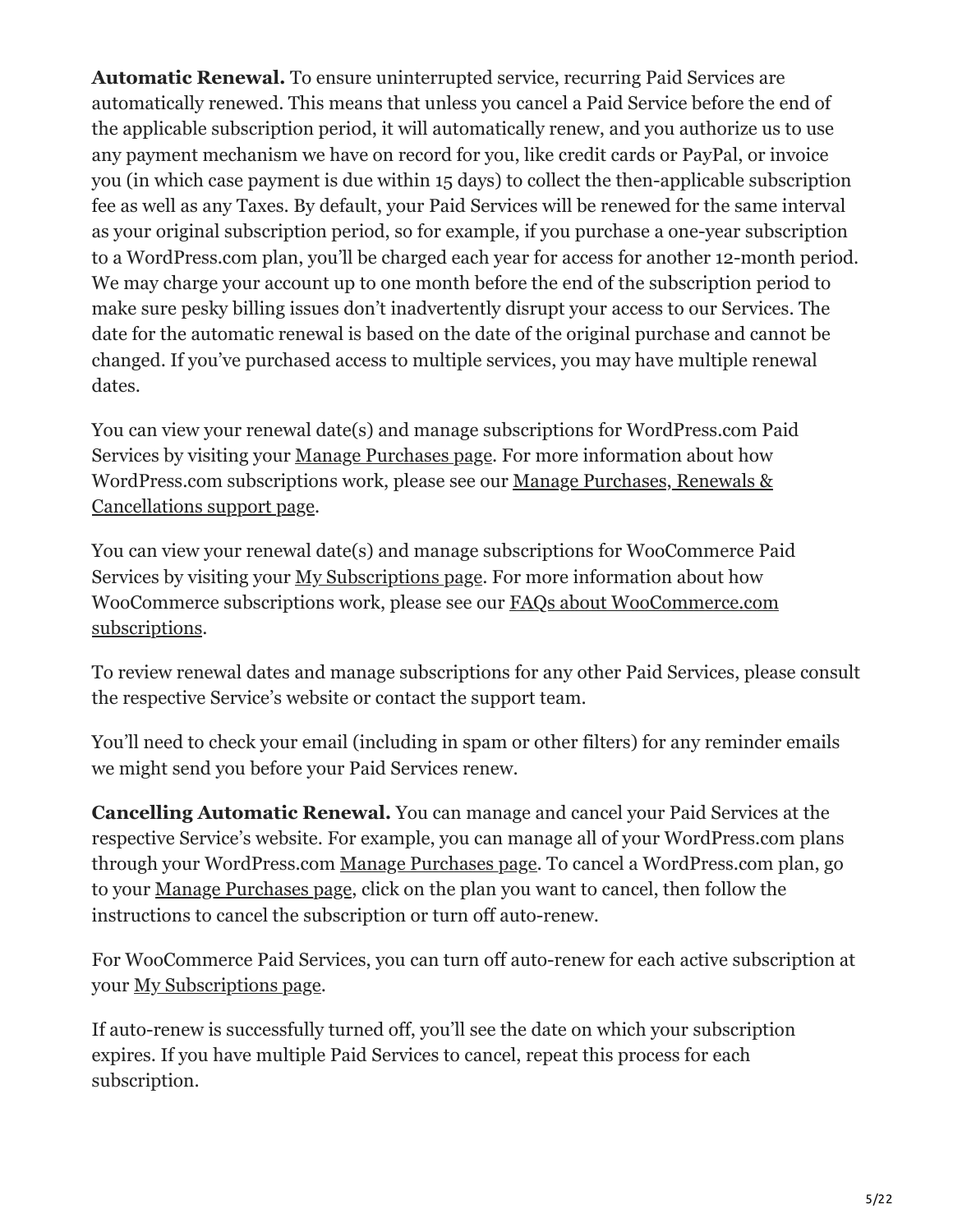**Fees and Changes.** We may change our fees at any time in accordance with these Terms and requirements under applicable law. This means that we may change our fees going forward, start charging fees for Services that were previously free, or remove or update features or functionality that were previously included in the fees. If you don't agree with the changes, you must cancel your Paid Service.

**No-Show Policy.** We may have a "no-show policy" for some Paid Services that require your participation (for example, our [Quick Start sessions\)](https://en.support.wordpress.com/concierge-support/#purchasing-a-session). For instance, this may mean that if you don't show up or are late for a scheduled session, you'll still be charged and won't be entitled to a refund.

**Refunds.** We may have a refund policy for some of our Paid Services, and we'll also provide refunds if required by law. In all other cases, there are no refunds and all payments are final.

#### **b. Fees Collected by Website Owners**

**Fees Paid to Websites or Website Owners.** Website owners can sell items (goods, content, services, etc.), offer subscriptions for their websites at specific price points and intervals, or simply collect payments. We're not involved in a website's subscription details or store operations (including the quality, timing, pricing, or legality of what may or may not be included in exchange for payment, or any goods or services purchased). If you buy items or subscriptions from a website, you're making the purchase directly from the website owner, and they're solely responsible for the items sold. Please contact the website owner if you have any questions or complaints.

**Automatic Renewal.** Any recurring payments you make to a website owner (like a website [subscription\) are automatically renewed. This means that unless you or the website owner](https://en.support.wordpress.com/recurring-payments/) cancels your website subscription before the end of the applicable renewal period, it will automatically renew. Your recurring payments are renewed for the same interval of time as your original subscription period. For example, if you select an annually renewing website subscription, you'll be automatically charged by the website owner once each year. You can view the renewal dates for your website subscriptions on your [Other Site Payments page.](https://wordpress.com/me/purchases/other)

**Cancelling Automatic Renewal of Website Subscriptions.** You can manage and cancel your website subscriptions as described [here](https://wordpress.com/support/recurring-payments/#how-do-i-cancel-a-payment) at your [Other Site Payments page.](https://wordpress.com/me/purchases/other) Click on the payment you want to cancel and follow the instructions. Repeat this process for each website subscription you want to cancel.

**Refunds.** We're not responsible for refunding fees paid to a website owner because those transactions are between website owners and their users. If you'd like to request a refund, please contact the website owner. If you have a complaint regarding a website owner, you can [contact us](https://en.wordpress.com/abuse/).

### **6. Feedback**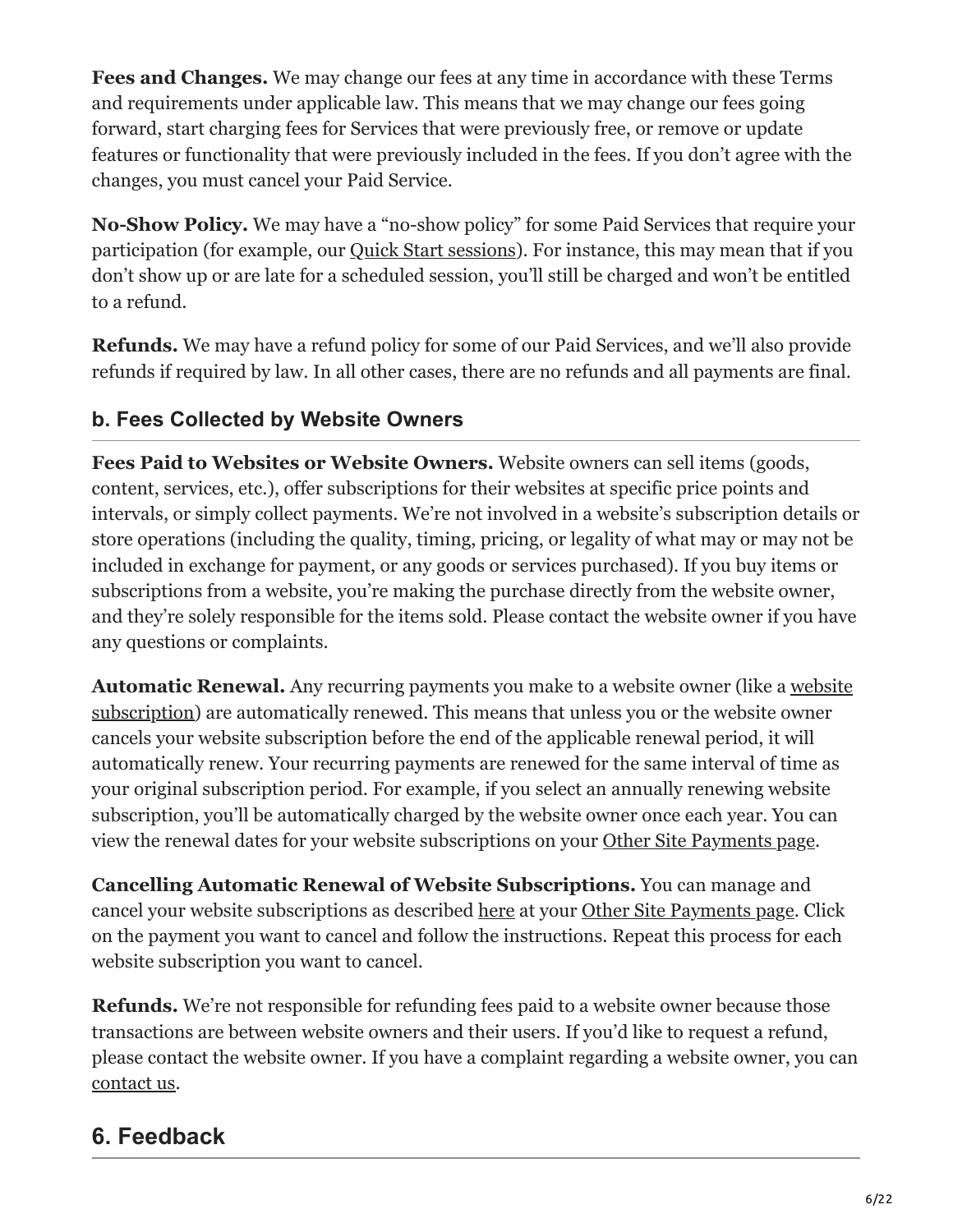We love hearing from you and are always looking to improve our Services. When you share comments, ideas, or feedback with us, you agree that we're free to use them without any restriction or compensation to you.

### **7. General Representation and Warranty**

Our mission is to make the web a better place, and our Services are designed to give you control and ownership over your websites. We encourage you to express yourself freely, subject to a few requirements. In particular, you represent and warrant that your use of our Services:

- Will be in strict accordance with the Agreement;
- Will comply with all applicable laws and regulations (including, without limitation, all applicable laws regarding online conduct and acceptable content, privacy, data protection, the transmission of technical data exported from the United States or the country in which you reside, the use or provision of financial services, notification and consumer protection, unfair competition, and false advertising);
- Will not be for any unlawful purposes, to publish illegal content, or in furtherance of illegal activities;
- Will not infringe or misappropriate the intellectual property rights of Automattic or any third party;
- Will not overburden or interfere with our systems or impose an unreasonable or disproportionately large load on our infrastructure, as determined by us in our sole discretion;
- Will not disclose the personal information of others;
- Will not be used to send spam or bulk unsolicited messages;
- Will not interfere with, disrupt, or attack any service or network;
- Will not be used to create, distribute, or enable material that is, facilitates, or operates in conjunction with, malware, spyware, adware, or other malicious programs or code;
- Will not involve reverse engineering, decompiling, disassembling, deciphering, or otherwise attempting to derive the source code for the Services or any related technology that is not open source; and
- Will not involve renting, leasing, loaning, selling, or reselling the Services or related data without our consent.

# **8. Specific Service Terms**

#### **a. WordPress.com Websites and Accounts**

[WordPress.com](https://wordpress.com/) enables you to create beautiful websites and blogs, and we would love for you to use it. A WordPress.com account also allows you to sign into some of our other Services.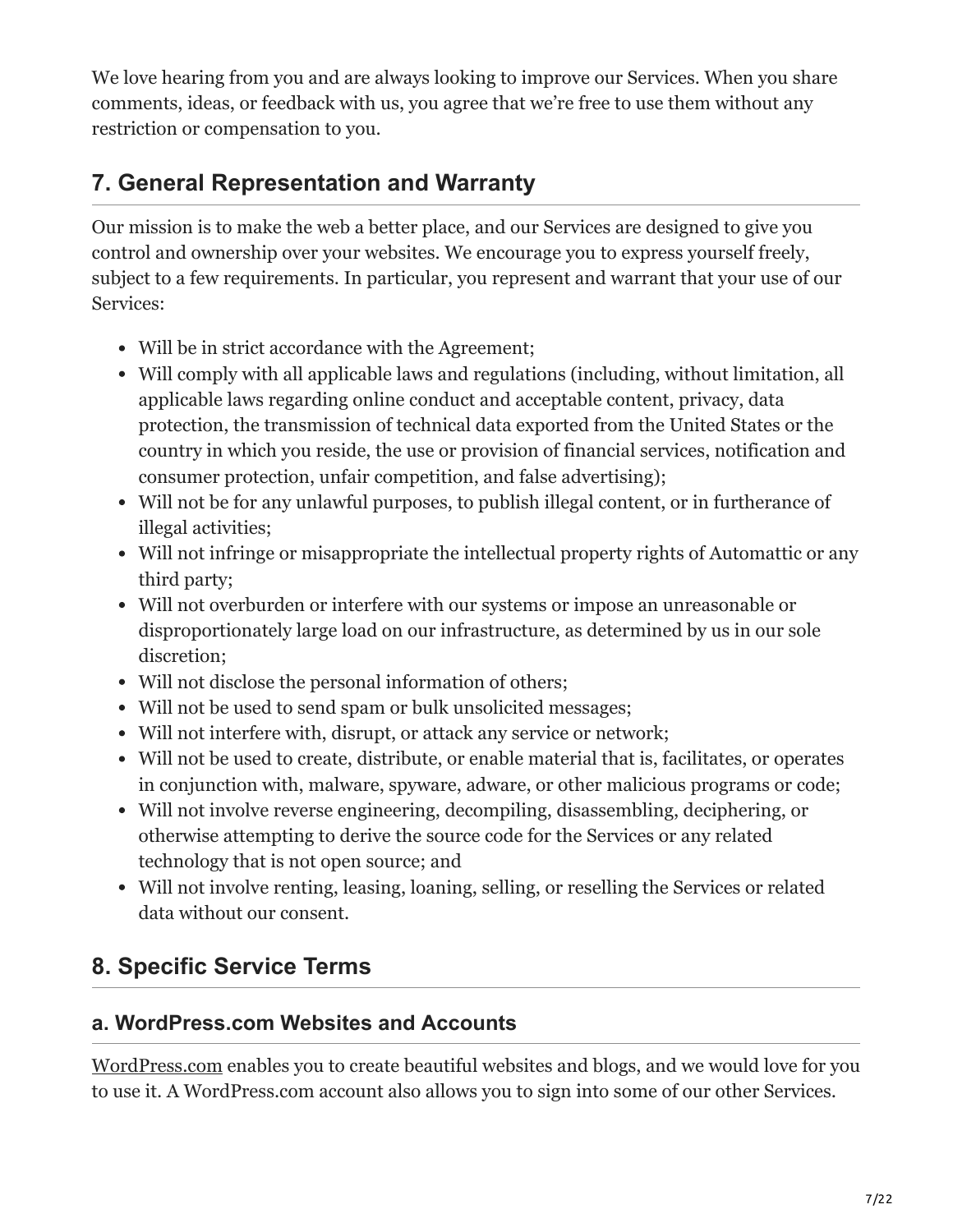WordPress.com's basic service is free, and we offer [paid plans](https://wordpress.com/pricing/) that add advanced features like a custom domain name, extra storage, and access to premium themes. We don't own your content, and you retain all ownership rights you have in the content you post to your website. However, be responsible in what you publish. In particular, make sure that nothing prohibited (like spam, viruses, or serious threats of violence) appears on your website.

[If you find a WordPress.com website that you believe violates these Terms, please let us](https://en.support.wordpress.com/report-blogs/) know.

Your WordPress.com Website's URL. If you create a website on WordPress.com, you get free use of an Automattic-owned subdomain, like yourgroovysite.wordpress.com or mollys.food.blog. You must not engage in "domain squatting," claim an unreasonable number of subdomains (as determined by us), or sell access to any subdomains.

**License.** By uploading or sharing Content, you grant us a worldwide, royalty-free, transferable, sub-licensable, and non-exclusive license to use, reproduce, modify, distribute, adapt, publicly display, and publish the Content solely for the purpose of providing and improving our products and Services and promoting your website. This license also allows us to make any publicly-posted Content available to select third parties (through [Firehose](https://developer.wordpress.com/docs/firehose/), for example) so that these third parties can analyze and distribute (but not publicly display) the Content through their services. You also give other WordPress.com users permission to share your Content on other WordPress.com websites and add their own Content to it (aka to "reblog" your Content), so long as they use only a portion of your post and they give you credit as the original author by linking back to your website, which the [reblogging](https://en.support.wordpress.com/reblogs/) function on WordPress.com does automatically.

**Removing Content.** If you delete Content, we'll use reasonable efforts to remove it from public view (or in the case of a private website, from view by the authorized visitors) on WordPress.com, but you acknowledge that cached versions of the Content or references to the Content may not be immediately unavailable.

Web Traffic. We may use a third-party service to measure WordPress.com's audience and usage. By having your website on WordPress.com, you agree to assign the traffic for your website to Automattic, and you authorize us to sign a Traffic Assignment Letter on your behalf. This means that your website's traffic may be included under Automattic, your website may not receive credit for traffic in the respective reports, and you must not assign your website's traffic to any other party. If we require additional documentation to verify ownership of your website or domain name, you agree to make reasonable efforts to provide it.

**Prohibited Uses.** [Your Content and conduct must not violate the WordPress.com User](https://en.support.wordpress.com/user-guidelines/) Guidelines.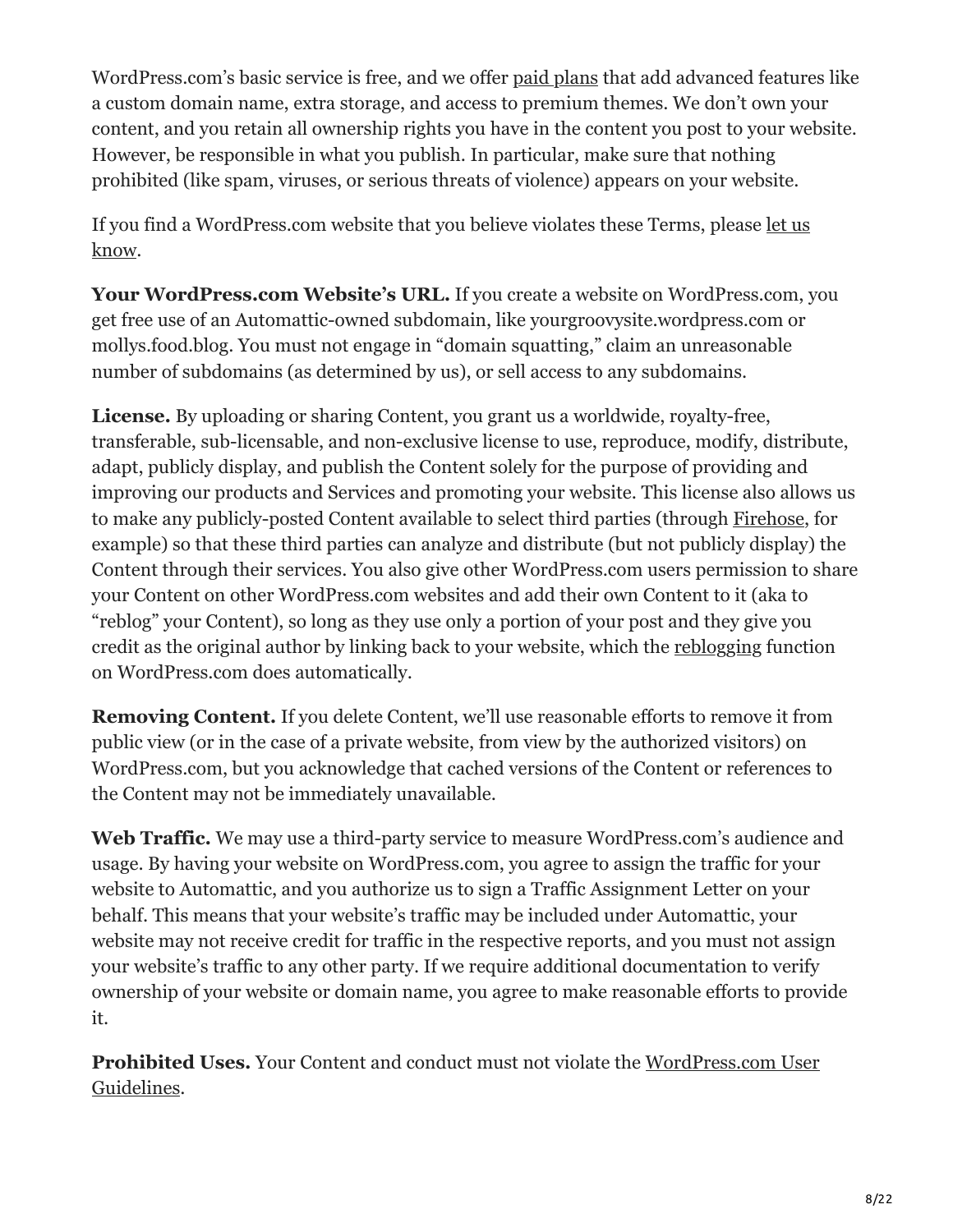**HTTPS.** We offer free HTTPS on all WordPress.com websites by default, including those using custom domains, via [Let's Encrypt.](https://letsencrypt.org/) By signing up and using a custom domain on WordPress.com, you authorize us to act on the domain name registrant's behalf (by requesting the necessary certificates, for example) for the sole purpose of providing HTTPS on your website.

**Advertisements.** We may display advertisements on your website unless you have purchased a plan that includes the removal of ads.

**Attribution.** We may display attribution text or links in your website footer or toolbar, noting that your website is powered by WordPress.com or attributing the creator of your theme, for example. For more details about these attributions, and under which [circumstances \(if any\) you may alter or remove them, please see our Footer Credit Options](https://wordpress.com/support/footer-credits/) support page.

**Email.** In partnership with Titan (Flock FZLLC), a third-party service provider, we offer you the option to [create email mailboxes](https://wordpress.com/support/add-email/adding-titan-email-to-your-site/) associated with your Domain Name. Your use of Email (powered by Titan) is subject to Titan's policies, including Titan's [Customer Terms of Service](https://support.titan.email/hc/en-us/articles/360038024254-Titan-Customer-Terms-of-Use) (for owners of the Email (powered by Titan) subscription), [End User Terms of Service](https://support.titan.email/hc/en-us/articles/900000761843-Titan-End-User-Terms-of-Use-) (for [individuals granted access to mailboxes created by the subscription owner\), Acceptable Use](https://support.titan.email/hc/en-us/articles/900000775226-Titan-Acceptable-Use-Policy) Policy, and [Privacy Policy](https://support.titan.email/hc/en-us/articles/360038535773-Titan-Privacy-Policy) in addition to these Terms. These email services are provided "as is." We make no warranties related to these services and disclaim any obligations or actions of Titan under their policies.

**Domain Names.** We act as a registrar and also work with third-party registrars to provide domain name services. When you register a domain on WordPress.com or transfer an existing domain to WordPress.com, the <u>policies of the respective registry</u> apply, and you become bound by the relevant registrar's terms and conditions. Depending on the domain, you may be subject to the terms of the [Automattic Domain Name Registration Agreement,](https://wordpress.com/automattic-domain-name-registration-agreement/) [Key-Systems GmbH Registration Agreement,](https://www.rrpproxy.net/Legal/Registration_Agreement) [Tucows Domain Inc. Registration Agreement,](https://opensrs.com/wp-content/uploads/Tucows_ExhibitA.html) or [this Domain Name Registration Agreement](https://www.secureserver.net/legal-agreement?id=reg_sa&pageid=reg_sa&pl_id=391143), in addition to these Terms. When you register a domain, you're presented with and must agree to the applicable domain registration [agreement. If you didn't make a note of it, you can look it up at any time. Please see the](http://en.support.wordpress.com/domain-registration-agreements) Domain Registration Agreements page for instructions on how to determine which domain registration agreements apply to you and your domains. These registrar terms are incorporated by reference into these Terms.

Your domain is also subject to the policies of the Internet Corporation for Assigned Names and Numbers ("ICANN"). You can read about your rights and responsibilities as a domain [name registrant under ICANN's Registrar Accreditation Agreement and about domain na](http://www.icann.org/en/resources/registrars/registrant-rights/benefits)[me](https://www.icann.org/resources/pages/educational-2012-02-25-en) registration generally.

For details about what happens during the domain expiration process and how we may notify you about domain expirations, please see the [Domain Expiration page.](https://en.support.wordpress.com/domains/domain-expiration/)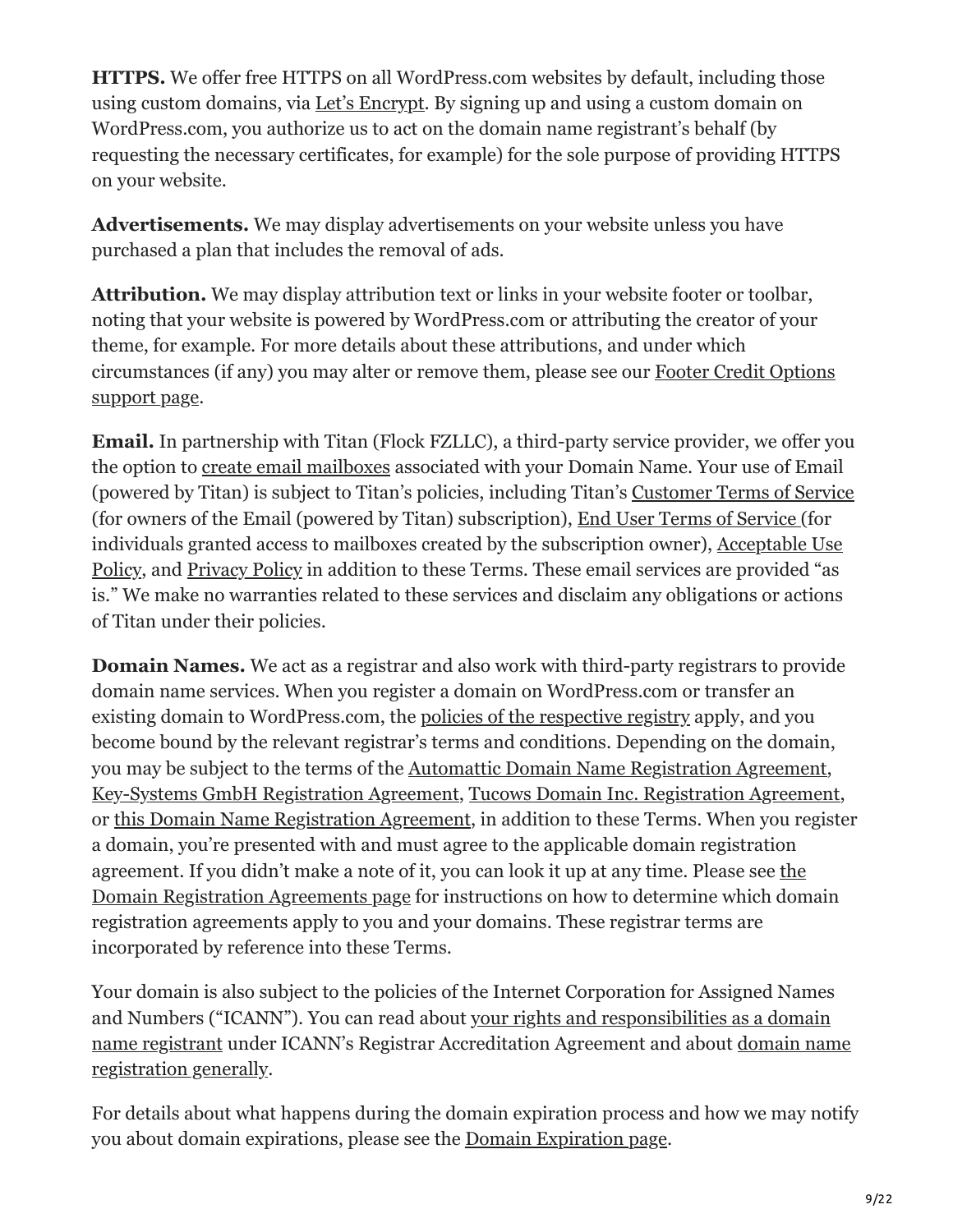For information about fees associated with domain registrations, renewals, and redemptions, please refer to the [domain pricing and available TLDs page.](https://en.support.wordpress.com/domains/domain-pricing-and-available-tlds/)

When you register a domain, you're required to provide complete and accurate registration information, and you must keep this information current. In most cases, the contact information you provide as part of the registration process will be used as your administrative contact, technical contact, and billing contact for the domain. You can update [your domain contact information at any time. If the domain contact information differs from](https://wordpress.com/support/update-contact-information/) your WordPress.com account information, we consider the administrative contact in your [domain contact information](https://wordpress.com/support/update-contact-information/) to be the owner of the domain, with full authority to manage it.

#### **b. WooCommerce**

WooCommerce is an open source, customizable ecommerce platform. The Services we offer at WooCommerce.com give you the power to sell your products and services in whatever way your business needs.

[Your use of certain Services offered via WooCommerce.com or WooCommerce Shipping &](https://docs.woocommerce.com/document/woocommerce-services/) Tax, like those related to tax calculation, payment, and shipping, may require Jetpack to function. If you enable those features, the Jetpack-specific terms also apply.

**Compatibility, access, updates, and support.** When you purchase Paid Services for WooCommerce, you'll receive access to any necessary downloads along with updates and support for those Paid Services for a period of one year, starting on the date of your purchase. Once your year is up, you'll need to renew your subscription if you'd like continued access to updates or support, or if you need to download any files again. Please see our [Support Policy](https://woocommerce.com/support-policy/) for more information.

Please note that extensions and themes are purchased and handled separately, and may function independently. While many work well in tandem, that may not always be the case.

#### **c. WooPay**

WooPay is a service that facilitates faster checkouts on sites using WooCommerce, by enabling you to save certain of your information to make purchases on those sites.

Sites using WooCommerce may offer you the ability to use WooPay. If you elect to use WooPay, your payment method information will be saved for use on any site that has integrated WooPay. To take advantage of WooPay for future purchases, you must use the same web browser that you used to sign up for WooPay and must not have cleared your cookies (otherwise you may be required to re-enroll). You agree to follow any other steps we require to help verify your identity as part of the enrollment or purchase process, including via email or SMS text message confirmations. Enrolling in WooPay will create a WordPress.com account for you if you don't already have one. WooPay is designed to allow you to save certain information, such as shipping and payment information, for future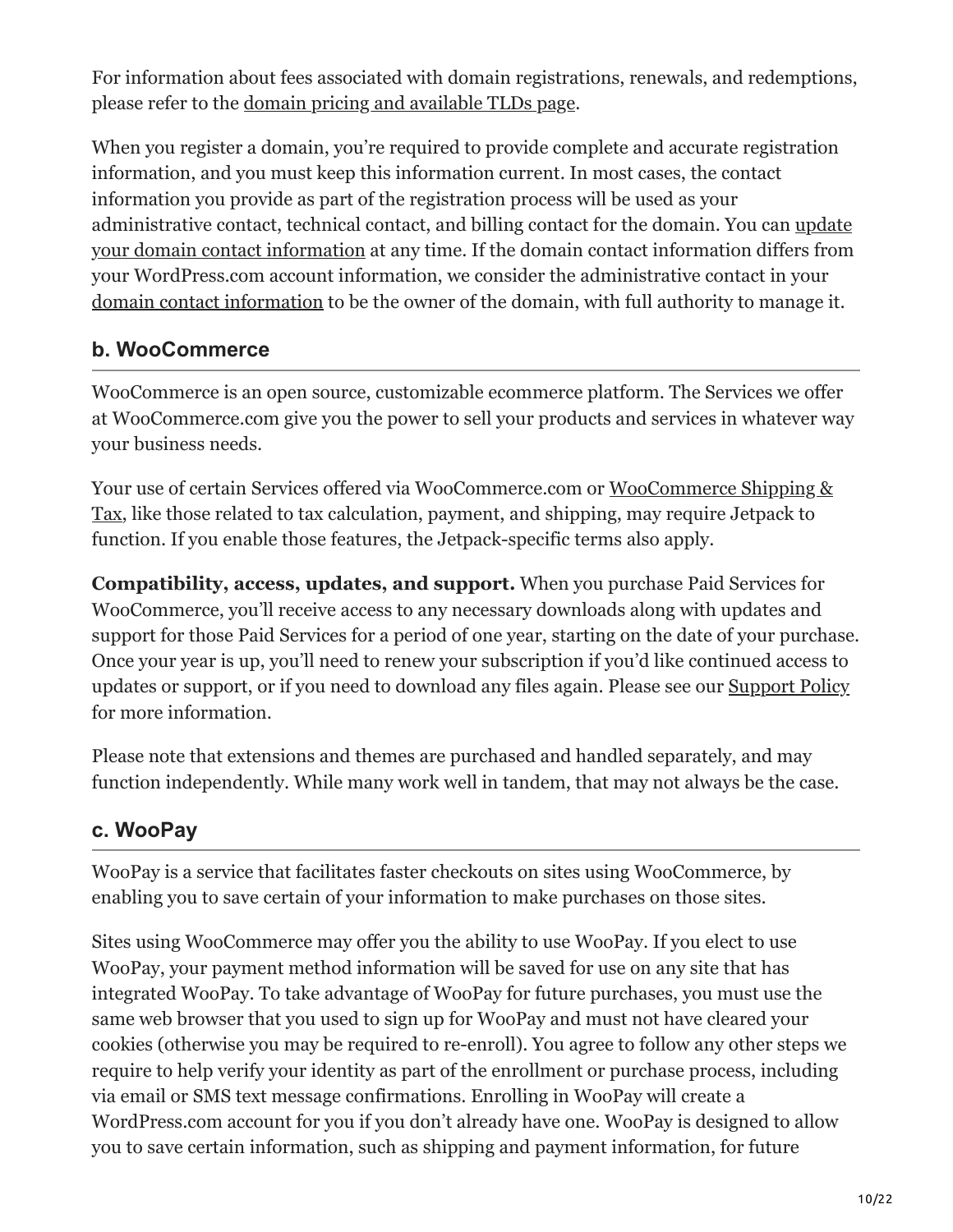purchases. You must keep your WooPay information accurate and up-to-date. You can update your WooPay information by accessing your [WooPay Dashboard](https://pay.woo.com/account/) using the email and phone number you signed up with. You should only use WooPay on a device that you own or control and it is your responsibility to prevent others from accessing your device's web browser to help prevent unauthorized purchases through WooPay.

Even when your saved WooPay information is used for a transaction, the transaction remains only between you and the merchant. Requesting the deletion of your WooPay information will not cancel any transactions you have already made or terminate any subscriptions you have already enrolled in. To cancel a transaction or terminate a subscription, you must contact the merchant directly.

#### **d. Jetpack**

Jetpack is a plugin that connects your website to WordPress.com's infrastructure to give you powerful WordPress.com features. To take advantage of the performance-boosting features of Jetpack, certain information about the Content, settings, and setup of your website are synced with our servers, as described on our [What Data Does Jetpack Sync? support page.](https://jetpack.com/support/what-data-does-jetpack-sync/) Any content you publish on a self-hosted website connected to Jetpack ("Jetpack Content") remains under your ownership and control.

**Features and Enhanced Distribution.** Jetpack includes various features, some of which are [on by default](https://jetpack.com/support/default-features/) when you activate Jetpack, and others that you need to enable manually. You can see your active features and choose which to activate or deactivate on your dashboard.

The [Enhanced Distribution](https://jetpack.com/support/enhanced-distribution/) feature is on by default and adds your public Jetpack Content to the WordPress.com Firehose. If you leave this feature activated, you grant us permission to display your Jetpack Content on WordPress.com.

**License.** By using Jetpack, you grant us access to your website's servers for the purpose of backing up, taking measures to protect and scanning your Jetpack Content, and restoring files and database information (which may include access details for multiple servers or accounts for each website that we backup). Jetpack may temporarily install extra software on your website to back up your website and scan it for security vulnerabilities. In order to address security vulnerabilities, we may automatically update your version of Jetpack or access your website to remove malicious code. We may also manually access your site to troubleshoot your support requests, or if there's an emergency. You agree that we may scan your website and compile aggregated/anonymized statistics for our internal use to optimize Jetpack's performance.

You grant us a worldwide, royalty-free, transferable, sub-licensable, non-exclusive license to use, reproduce, modify, distribute, adapt, publicly display, publish, copy, and store Jetpack Content for the purpose of providing and improving our products and Services and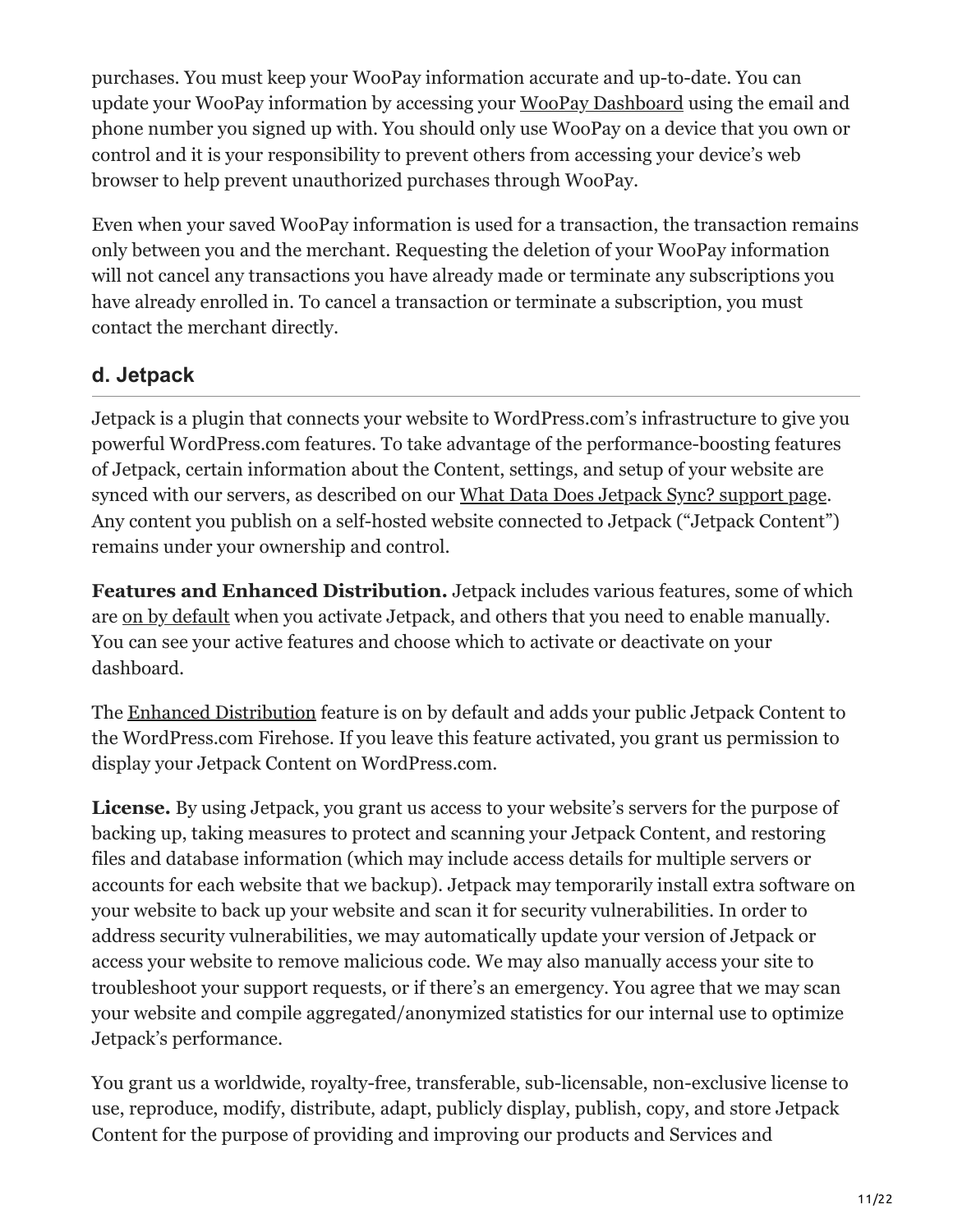promoting your websites. This license also allows us to make any publicly-posted Content available to select third parties (through [Firehose,](https://developer.wordpress.com/docs/firehose/) for example) so that these third parties can analyze and distribute (but not publicly display) the Content through their services.

**Prohibited Uses.** [Your website and Jetpack Content must comply with Jetpack's Service](https://jetpack.com/service-guidelines/) Guidelines.

#### **e. Jetpack CRM**

Jetpack CRM is an open source, customizable customer relationship management tool built specifically for WordPress sites. Jetpack CRM core is free to install and you can extend the functionality by purchasing premium extensions.

**Access, updates, and support.** When you purchase a Jetpack CRM Paid Service, you'll receive access to any necessary downloads along with updates and support (for which this [support policy applies\)](https://kb.jetpackcrm.com/jetpackcrm-support-policy/) for those Paid Services for a period of one year, starting on the date of your purchase. Once your year is up, you'll need to renew your subscription if you'd like continued access to updates or support, or if you need to download any files again.

**Reseller Program.** If you use our white label option or participate in our [Reseller Program](https://jetpackcrm.com/reseller/), which allows you to sell Jetpack CRM as your own product, and optionally under your own branding, these [Terms and Conditions](https://app.jetpackcrm.com/app/rebrandr/terms/) apply. Our Reseller Program is priced based on the number of copies you intend to sell. We don't provide direct support for end users of any licenses you sell as part of our Reseller Program. Unless you participate in our Reseller Program, you're not allowed to sell our system or extensions.

#### **f. VaultPress**

VaultPress is a subscription-based security and backup service for self-hosted WordPress websites. VaultPress will back up your WordPress content (e.g., your WordPress database, plugins, themes, and uploads, as well as some additional files, as described in this [introduction to VaultPress\)](https://help.vaultpress.com/get-to-know/) ("VaultPress Content").

**Access.** If you lose access to your WordPress.com account, you may not be able to access your VaultPress Content.

**License.** By using VaultPress, you grant us access to your website's servers for the purpose of backing up and securing your VaultPress Content, and restoring files and database information (which may include access details for multiple servers or accounts for each website that we backup). To address security vulnerabilities, we may automatically update your version of VaultPress, or access your website to remove malicious code. We may also manually access your site to troubleshoot your support requests, or if there's an emergency. You agree that we may scan your website and compile aggregated/anonymized statistics for our internal use to optimize the VaultPress service.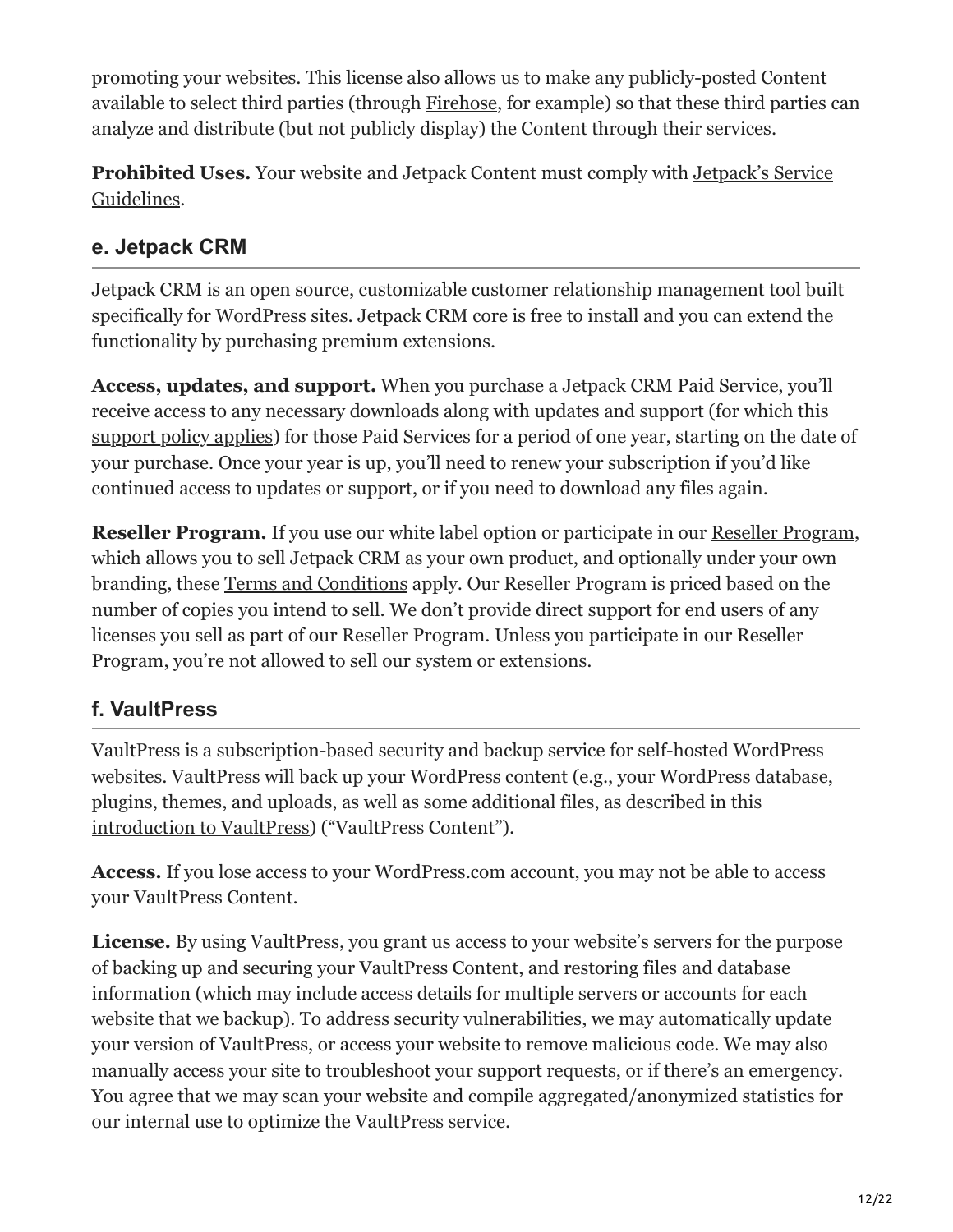You also grant us a worldwide, royalty-free, transferable, sub-licensable, and non-exclusive license to use, reproduce, modify, distribute, adapt, and store your VaultPress Content for the purpose of operating and improving our products and Services.

#### **g. Ecommerce Services**

There are certain features offered via [WooCommerce,](https://woocommerce.com/) [WooCommerce Shipping & Tax,](https://wordpress.org/plugins/woocommerce-services/) [WordPress.com](https://wordpress.com/), and [Jetpack](https://jetpack.com/) that enable you to sell items (goods, content, services, etc.) or [receive payments on your website, like W](https://wordpress.com/support/wordpress-editor/blocks/payments/)[ooCommerce Payment](https://woocommerce.com/payments/)[s, S](https://wordpress.com/support/wordpress-editor/blocks/payments/)[tor](https://wordpress.com/support/store/)[e, the Payments](https://wordpress.com/support/wordpress-editor/blocks/payments/) feature, [WooPay](https://pay.woo.com/), and the [Pay with PayPal block](https://wordpress.com/support/pay-with-paypal/) (collectively, "Ecommerce Services").

If you use Ecommerce Services, the terms in this subsection apply, along with the terms for any underlying Service that you use.

**Your responsibilities.** You have control over your store, and with great power comes great responsibility. You're solely responsible for all of your ecommerce activities, including managing subscriptions for your website, managing your store, all applicable taxes and fees, compliance with the Payment Card Industry Data Security Standard (PCI DSS), and compliance with any applicable laws (such as those relating to automatic renewal). Among other things, this means that:

- We're not involved in your relationships or transactions with any customer or potential customer.
- You may only use Ecommerce Services for legitimate transactions with your customers.
- You must accurately communicate transaction details; set expectations appropriately; and fulfill all promises, representations, or warranties you've made. For example, if you'd like to offer subscribers a new post each week for contributing to your site via [Payments](https://en.support.wordpress.com/recurring-payments-button/), but aren't sure if you'll be able to post that frequently, you should be clear that weekly posts are a goal and not a guarantee.
- You're responsible for the nature and quality of the products or services you provide, and for delivery, support, refunds, returns, providing any appropriate warnings and for any other ancillary services you provide to your customers.
- You're responsible for resolving all support questions, comments, and complaints, including chargebacks and pricing questions. You must provide contact information so customers can contact you with questions or complaints.
- You must maintain a fair return, refund, cancellation, or adjustment policy, and clearly explain how customers can request a refund.
- You're responsible for acquiring appropriate consent to submit charges through WooCommerce Payments on your customers' behalf, giving customers confirmation or receipts for each charge, verifying customers' identities, and determining a customer's eligibility and authority to complete transactions.
- If you believe that a transaction may be erroneous or suspicious, you should research the transaction and, if necessary, contact your customer before fulfilling or completing the transaction.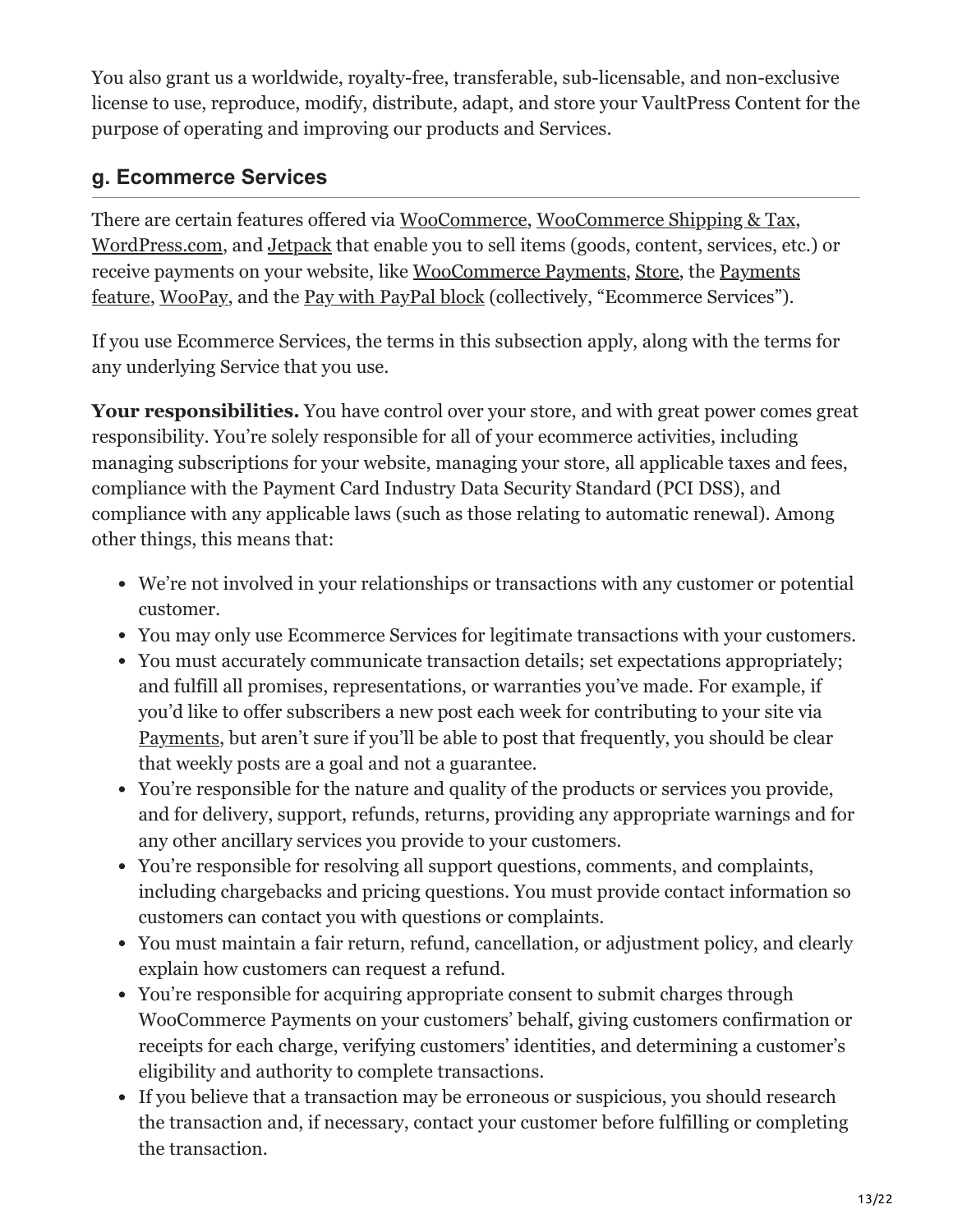- If you have transactions with individuals (i.e., consumers), you specifically agree to provide consumer disclosures required by law, and to not engage in unfair, deceptive, or abusive acts or practices.
- You're financially liable for disputes (including chargebacks), refunds, reversals, or fines that arise from your use of Ecommerce Services.
- You must ensure that any information you provide about your business, products, and services is accurate, complete, and current.
- You're responsible for investigating any transaction you believe may be erroneous, suspicious, prohibited by law, or otherwise poses unacceptable compliance risks to us or you and, if appropriate, obtaining adequate information and assurances from your customer before fulfilling or completing the transaction.
- You're solely responsible for ensuring that your transactions with customers comply with applicable export, import, and sanctions laws and regulations, including obtaining any required licenses or other authorizations or making required filings.
- You agree to promptly notify us via [email](mailto:legal@wordpress.com) if you receive any inquiry or action from a government or regulatory agency (such as the Federal Trade Commission or a state Attorney General) relating to your transactions.

**Prohibited Uses.** You may not use Ecommerce Services for any unlawful purposes; in furtherance of illegal activities; or in a manner that is unfair, deceptive, exposes us or customers to unreasonable risks, or does not disclose important terms of a transaction in advance. Among other things, this means that:

- Ecommerce Services cannot be used in, from, by, or for the benefit of a country, organization, entity, or person embargoed or blocked by any government, including [those on sanctions lists identified by the United States Office of Foreign Asset Control](https://www.treasury.gov/resource-center/sanctions) (OFAC).
- If you're using Ecommerce Services on WordPress.com, you must observe all WordPress.com [User Guidelines](https://en.support.wordpress.com/user-guidelines/) and [Store Guidelines](https://en.support.wordpress.com/store-guidelines/).
- If you're using Ecommerce Services to sell CBD and other hemp-derived products via [WooCommerce, you must follow the WooCommerce Guidelines for CBD and Other](https://docs.woocommerce.com/document/woocommerce-cbd/) Hemp-Derived Products.

We may terminate your access to our Services or force refunds (where possible) to your subscribers and customers without notice to you if we determine (in our sole discretion) that your use violates the Agreement, or if a payment processor or regulatory authority requires it.

**Fees and Negative Balances.** In some cases, you pay us fees relating to the Ecommerce Services you use. For example, the fee for the Payments feature is a <u>percentage</u> (which depends on your plan) of the revenue your website generates through the Payment feature, and when you use the feature, you authorize Stripe to direct payment of that percentage to [us. As another example, if you use WooCommerce Payments, there are transaction fees and](https://docs.woocommerce.com/document/payments/faq/fees/) dispute fees. Please note that we have no obligation to reimburse or refund these revenuebased fees when you issue refunds to your subscribers or customers.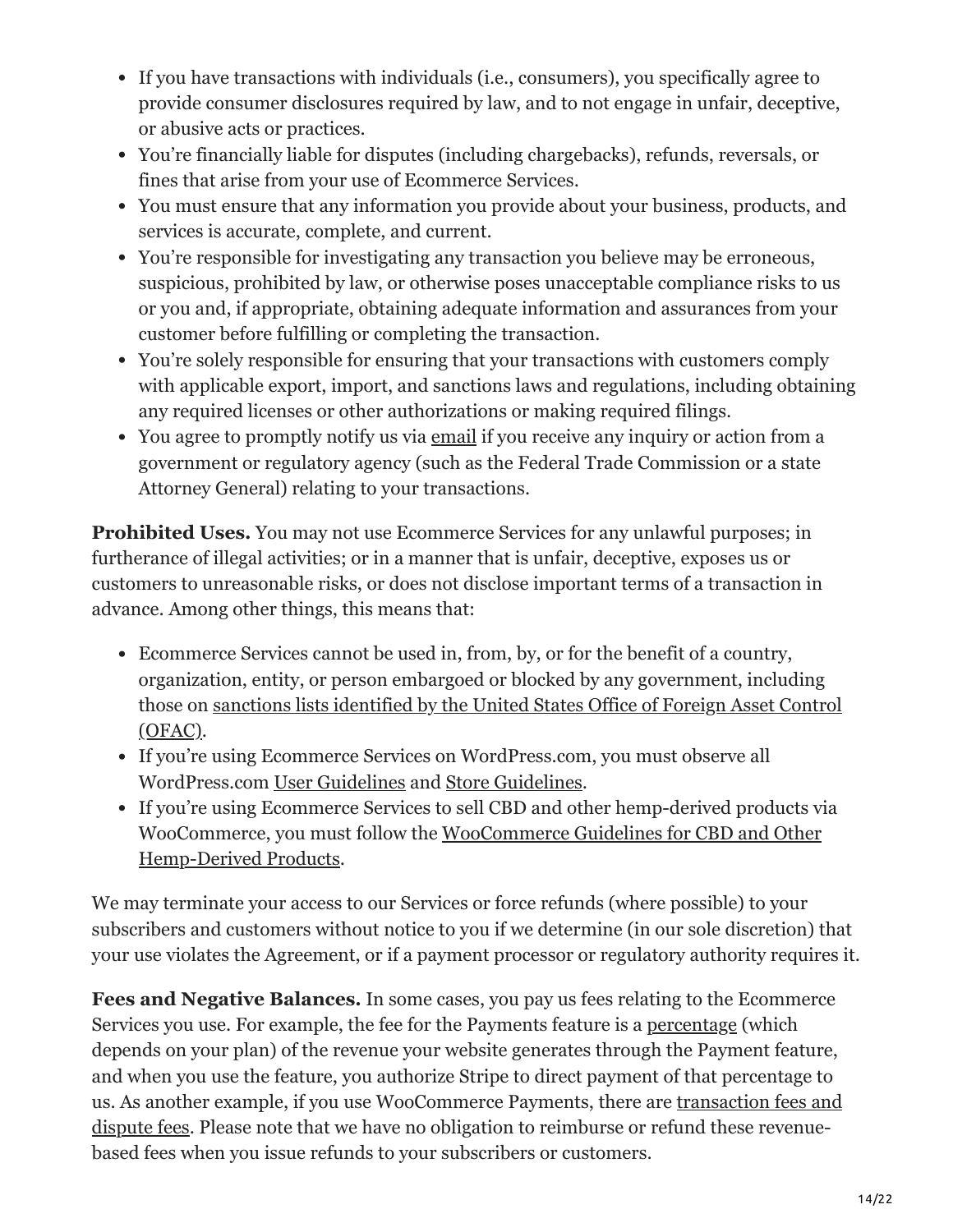If you have a negative account balance (for example because of fraud, chargebacks, or other operational issues) or we're obligated to pay or collect any fees relating to your ecommerce activities or your use of Ecommerce Services, you're responsible for those losses and fees, and we may collect payment for those losses and fees.

**Tax Calculations.** You're responsible for payment of all applicable Taxes relating to your ecommerce activities and your use of Ecommerce Services. You must collect, report, and/or pay the correct amounts to the appropriate authorities if applicable, and if needed, tell your customers about any Taxes they may be required to pay and issue appropriate invoices. While some Ecommerce Services allow you to include sales taxes in transactions — for example, tax calculations may be provided by TaxJar — you shouldn't rely solely on these features. We work to keep our documents and tools up-to-date, but tax laws change rapidly; and we can't guarantee that tax calculations you receive through or in connection with our Services are complete and accurate. Tax laws also differ from jurisdiction to jurisdiction and may be interpreted differently by different authorities. We recommend consulting with a tax professional for your specific tax situation to assess the tax rates you should charge.

If we're obligated to pay or collect Taxes on your ecommerce activities or your use of Ecommerce Services, you're responsible for these Taxes, and we may collect payment for them from you.

**Third-Party Services.** You may decide to use third-party services, like **[Stripe](https://stripe.com/)** or **PayPal** to collect payment, [TaxJar](https://www.taxjar.com/) to calculate Taxes, or [EasyPost](https://www.easypost.com/) to manage shipping. Please note that WooCommerce Payments is powered by Stripe. If you use WooCommerce Payments or any third-party services, some of your  $-$  and your customers'  $-$  data may be submitted directly to or passed to the respective third party, and the respective third party's terms of service, privacy policy, and other policies may apply. For example, [Payments](https://wordpress.com/support/wordpress-editor/blocks/payments/) requires a Stripe account to manage payments, and when you use Stripe, you agree to [their terms and policies.](https://stripe.com/legal) Please note that third-party services may also charge you fees to use or access their services, [as Stripe does for Payments.](https://wordpress.com/support/wordpress-editor/blocks/payments/#related-fees)

We're not involved in these relationships, but may facilitate transactions or communication. For example, we may, on your behalf, receive notices or forms relating to your Stripe account.

Some of these third party services (like TaxJar, if you use [Store](https://en.support.wordpress.com/store/)) may be enabled by default, but you can disable them before launching your store if you don't want to use them.

**More on WooCommerce Payments Specifically.** As part of WooCommerce Payments, we may use certain third parties to fulfill our obligations to you, including integrating with payment processing third parties. You may be subject to the terms and conditions of those third parties, and using WooCommerce Payments means you agree to comply with those terms and conditions. In particular, you cannot use WooCommerce Payments to enable any person (including you) to benefit from [restricted businesses or activities](https://wordpress.com/support/restricted-businesses-and-activities/). If we use another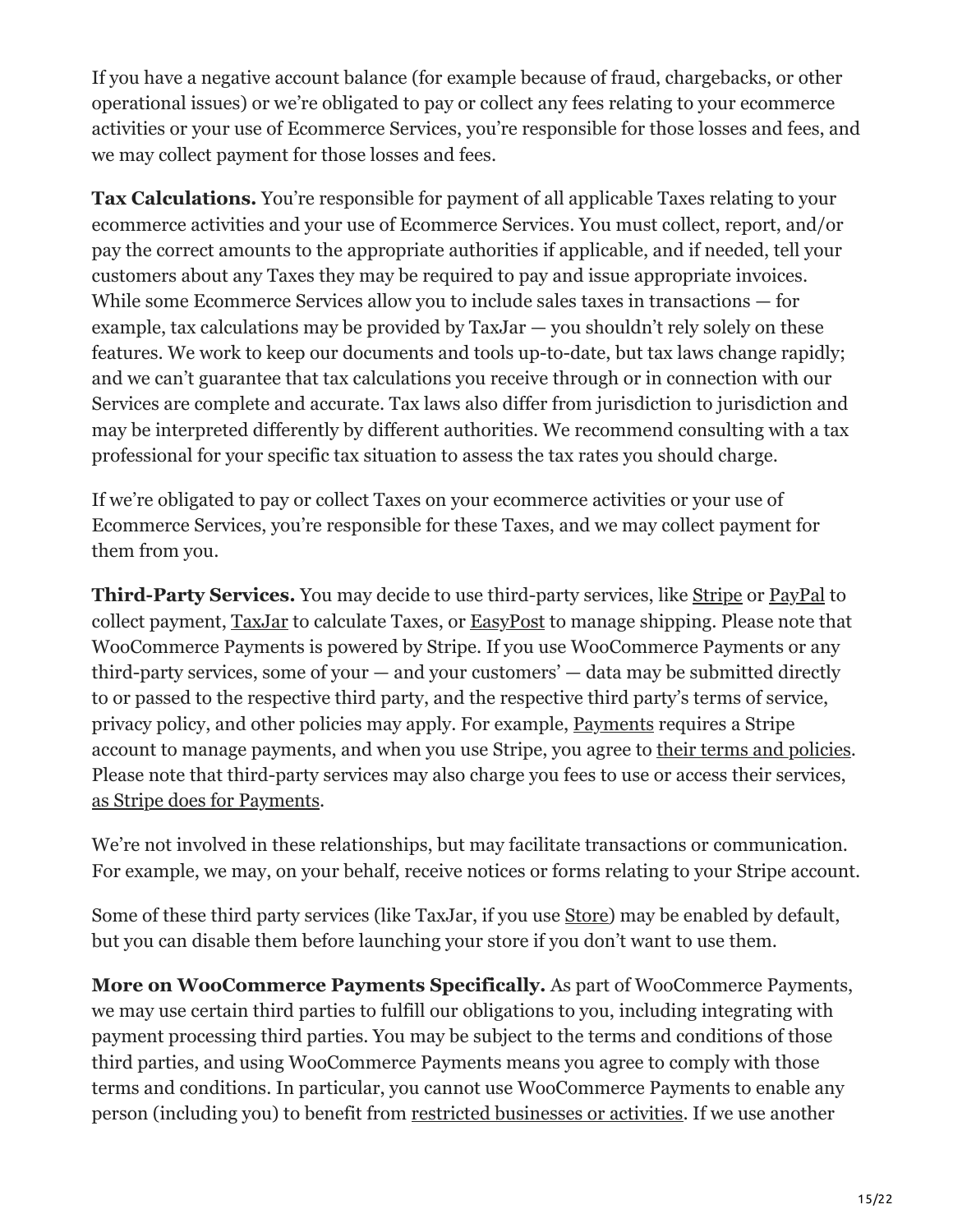third party to fulfill these services, you authorize us to share your payment method information with an alternative third-party payment processor that is or will be integrated into WooCommerce Payments.

We may refuse, condition, or suspend any transaction or account (including your use of WooCommerce Payments) if we believe you have violated this Agreement or that your activities or transactions expose you, us, or others to unacceptable risks, as determined by us in our sole discretion.

You authorize us to share data relating to WooCommerce Payments with the applicable payment processing third party for their use in accordance with their privacy policy. Please refer to our privacy policy for details on how we otherwise collect, use, and disclose data made available to us as part of WooCommerce Payments.

We may also offer you the ability to process certain transactions in-person through an inperson payments feature. As part of this feature, you may purchase or we may provide you with a point-of-sale (POS) terminal. These POS terminals are manufactured by third parties and are provided "as-is" and "with all faults." Neither we or the third-party manufacturer offers you any warranty on these products.

If you receive a POS terminal, you agree to: (a) use it for your own lawful commercial [purposes only, and not for any personal, family, or household use; \(b\) the Stripe Terminal](https://stripe.com/terminal/legal) Services Terms and [Stripe Terminal Purchase Terms](https://stripe.com/terminal-purchase/legal) as applicable; (c) comply with all applicable international and national laws and regulations, including applicable customs or export control laws or regulations; (d) use it only within the country that we shipped it to, except that you may use a terminal that was shipped to the European Economic Area in another country in the European Economic Area, if that country is [supported;](https://stripe.com/docs/terminal/readers/placing-orders) and (e) if you obtain equipment, software, or accessories branded by Verifone and shipped to you to an address in the United Kingdom or European Economic Area, you agree to comply with the [Verifone Minimum Terms](https://stripe.com/us/verifone/legal), as applicable.

You'll be responsible for all shipping and handling charges for the POS terminal specified during the ordering process. We may restrict availability based on your region or limit the quantity of POS terminals that you may order. We may reject any order at any time, in which case, we'll refund what you paid. Risk of loss for the POS terminal passes to you when the shipping carrier receives the terminal from our drop shipper for delivery, and title will transfer to you upon delivery. Shipping and delivery dates are estimates only and cannot be guaranteed. We are not liable for any delays in shipments.

Unless a refund is required by law, there are no refunds for POS terminals and all transactions are final.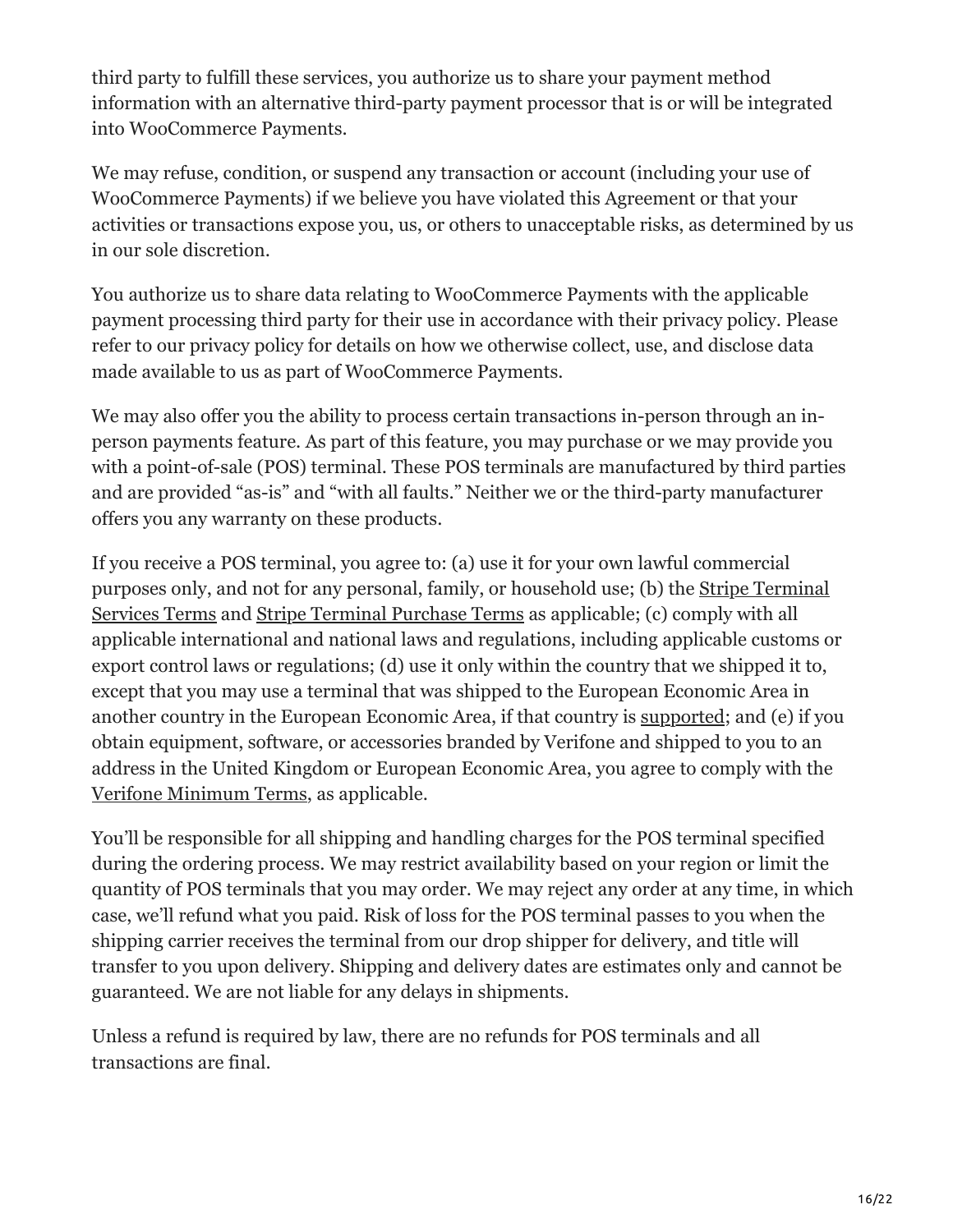**More on WooPay Specifically.** When you use WooCommerce Payments, WooPay may be available as a checkout option on your checkout page unless you remove it from your checkout options through your administrative controls. WooPay may not be available in all languages or jurisdictions, and we make no representation that WooPay is available for use in all locations or for all products or services. The use of saved WooPay information for a transaction does not change your obligations relating to the transaction, and we make no representations or warranties that the saved WooPay information is accurate or that the WooPay user is authorized to use any payment information they saved with WooPay. You acknowledge and agree that we are not and do not become a party to the transaction between you and your customer as a result of the use of WooPay and that we will not be responsible for any aspect of the products or services that you sell. By enabling WooPay on your site, you acknowledge that we may collect and process information about you, your customers, and your orders pursuant to our [privacy policy.](https://automattic.com/privacy/) You will comply with any additional terms and conditions required by any third-party services associated with your use of WooPay.

**More on Shipping Services Specifically.** Our shipping Services allow you to check shipping rates or buy shipping labels from certain mailing services, like [UPS](https://www.ups.com/), [USPS](https://www.usps.com/), [DHL,](https://www.dhl.com/) and [Canada Post.](https://www.canadapost.ca/) We're only an intermediary between you and these third parties; we aren't involved in any way with your product or its shipment. We also don't guarantee that the results you obtain from the use of these services (like rates, labels, or delivery timeframes) will be accurate or reliable.

You're solely responsible for compliance with all applicable rules and regulations, including domestic and international shipping and customs regulations and any regulations imposed by the mailing service(s) you use. For example:

- If you use USPS postage, you need to comply with their [shipping restrictions](https://www.usps.com/ship/shipping-restrictions.htm) and [mailing standards](http://pe.usps.com/text/dmm300/dmm300_landing.htm), among others.
- [When using DHL's services, you are responsible for compliance with all applicable DHL](http://www.dhl-usa.com/) rules and terms, such as the DHL Express Terms and Conditions of Carriage.

In addition, you're solely responsible for customs charges, import taxes or duties, and any other charges related to your shipments. If we incur any charges as a result of your use of the shipping services, you agree to reimburse us for the full amount within 7 days.

In some cases, you may need to pay fees to the carrier directly, like if you use UPS shipping labels. In other cases, you authorize us to charge you for the fees associated with each shipping label you create. Each fee will be charged separately to the payment methods you provide in your WordPress.com account, which you can view and manage as described on the [Payments Methods support page](https://en.support.wordpress.com/payment/). If you have multiple payment methods, you can select which should be used for the shipping label service. If we're unable to collect payment from you for these fees, you'll be responsible for payment within 7 days; please contact us to make payment.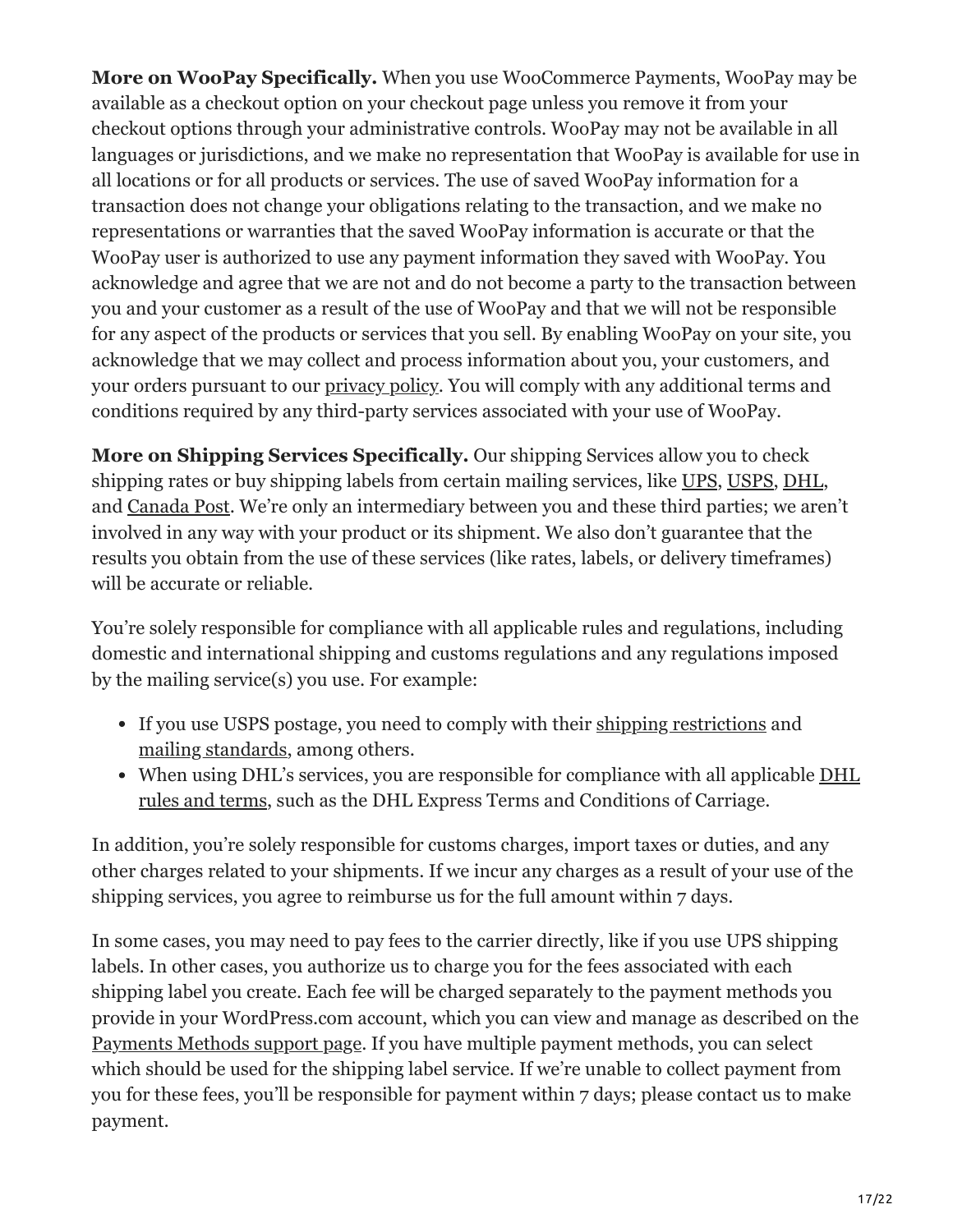Refunds for unused shipping labels must be requested ([like so for USPS\)](https://docs.woocommerce.com/document/woocommerce-shipping-and-tax/woocommerce-shipping/#section-7) in your store's wpadmin within 30 days of creating the label. Depending on your bank and the third party involved, it can take up to 45 days for your refund to be issued. If you don't receive your refund within this time frame, please contact us.

You may not transfer or sell postage and/or shipping labels to a third party.

# **9. Copyright Infringement and DMCA Policy**

As we ask others to respect our intellectual property rights, we respect the intellectual property rights of others. If you believe any Content violates your copyright, please see our [Digital Millennium Copyright Act \("DMCA"\) Policy](https://automattic.com/dmca-notice/) and send us a notice.

## **10. Intellectual Property**

The Agreement doesn't transfer any Automattic or third-party intellectual property to you, and all right, title, and interest in and to such property remains (as between Automattic and you) solely with Automattic. Automattic, WordPress, WordPress.com, WooCommerce, Jetpack, VaultPress, Happy Tools, Jetpack CRM, MailPoet, and all other trademarks, service marks, graphics, and logos used in connection with our websites or Services are trademarks or registered trademarks of Automattic (or Automattic's licensors). Other trademarks, service marks, graphics, and logos used in connection with our Services may be the trademarks of other third parties. Using our Services doesn't grant you any right or license to reproduce or otherwise use any Automattic or third-party trademarks.

## **11. Third-Party Services**

While using the Services, you may enable, use, or purchase services, products, software, embeds, or applications (like themes, extensions, plugins, blocks, or point-of-sale terminals) provided or manufactured by a third party or yourself ("Third-Party Services").

If you use any Third-Party Services, you understand that:

- Third-Party Services aren't vetted, endorsed, or controlled by Automattic.
- Any use of a Third-Party Service is at your own risk, and we won't be responsible or liable to anyone for Third-Party Services.
- Your use is solely between you and the respective third party ("Third Party") and is governed by the Third Party's terms and policies.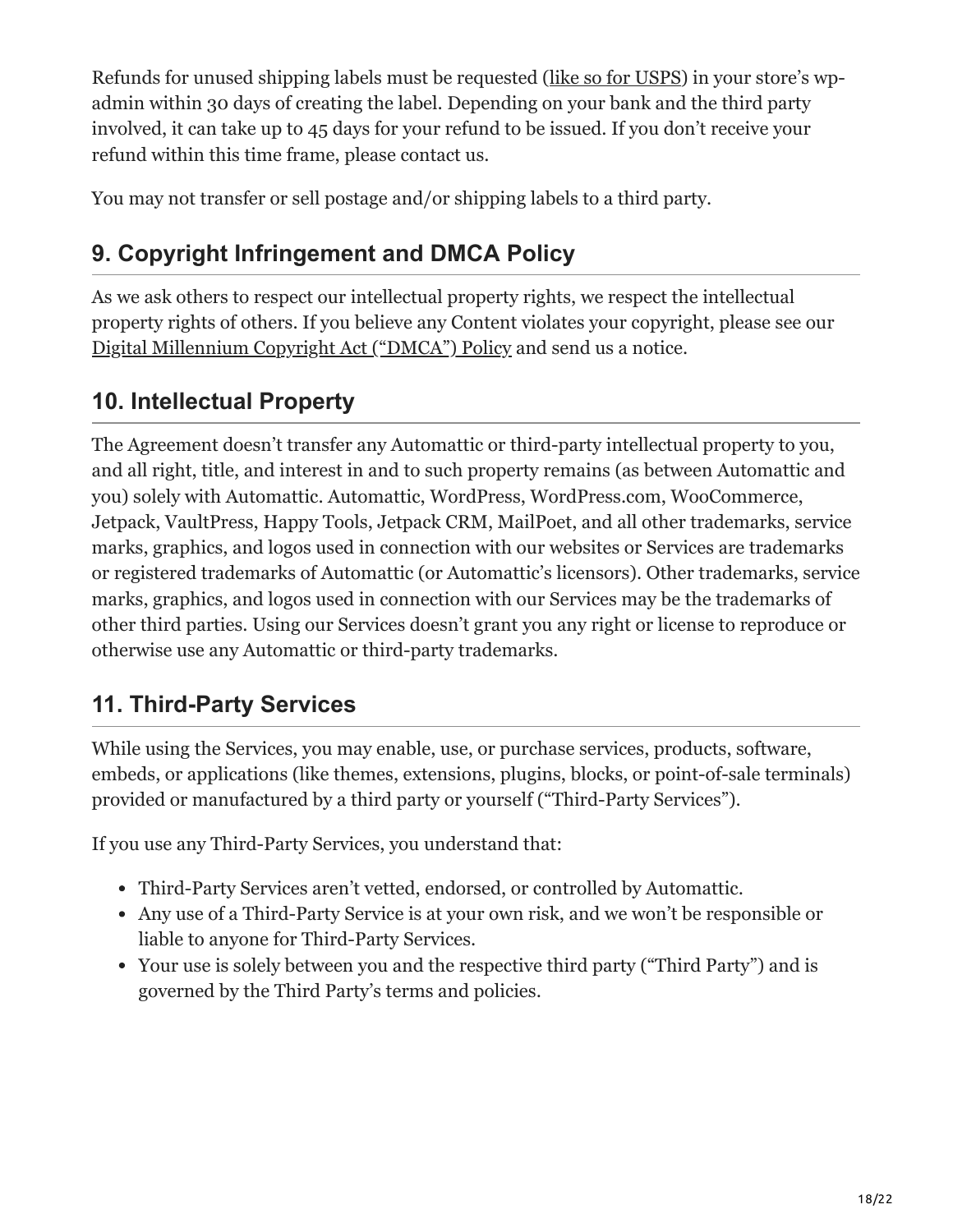- Some Third-Party Services may request or require access to your data or to your visitors' or customers' data — through things like pixels or cookies. If you use the Third-Party Service or grant them access, the data will be handled in accordance with the Third Party's privacy policy and practices, which you should carefully review before you use any Third-Party Services. Third-Party Services may not work appropriately with our Services and we may not be able to provide support for issues caused by any Third-Party Services.
- If you have questions or concerns about how a Third-Party Service operates or need support, contact the Third Party directly.

In rare cases we may at our discretion, suspend, disable, or remove Third-Party Services from your account or website.

If you purchase Google Workspace or G Suite, there are a few other things we want to [highlight: these services are provided by Google, and your use of them is subject to Google's](https://workspace.google.com/terms/premier_terms.html) Terms of Use for the services, which you'll accept before using Google Workspace or G Suite for the first time. We're an authorized reseller of Google Workspace and G Suite, but make no warranties about Google's services, and disclaim Google's liability for any damages arising from our distribution and resale of their services. Google will provide technical support for its services, per its [Technical Support Services Guidelines](https://www.google.com/apps/intl/en/terms/tssg.html).

### **12. Changes**

We may update, change, or discontinue any aspect of our Services at any time. Since we're constantly updating our Services, we sometimes have to change the legal terms under which they're offered. The Agreement may only be modified by a written amendment signed by an authorized executive of Automattic, or if Automattic posts a revised version. We'll let you know when there are changes: we'll post them here and update the "Last Updated" date, and we may also post on one of our blogs or send you an email or other communication before the changes become effective. Your continued use of our Services after the new terms take effect will be subject to the new terms, so if you disagree with the changes in the new terms, you should stop using our Services. To the extent you have an existing subscription, you may be eligible for a refund.

## **13. Termination**

We may terminate your access to all or any part of our Services at any time, with or without cause, with or without notice, effective immediately. We have the right (though not the obligation) to, in our sole discretion, (i) reclaim your username or website's URL due to prolonged inactivity, (ii) refuse or remove any content that, in our reasonable opinion, violates any the Agreement or any Automattic policy, or is in any way harmful or objectionable, (iii) ask you to make adjustments, restrict the resources your website uses, or terminate your access to the Services, if we believe your website's storage or bandwidth usage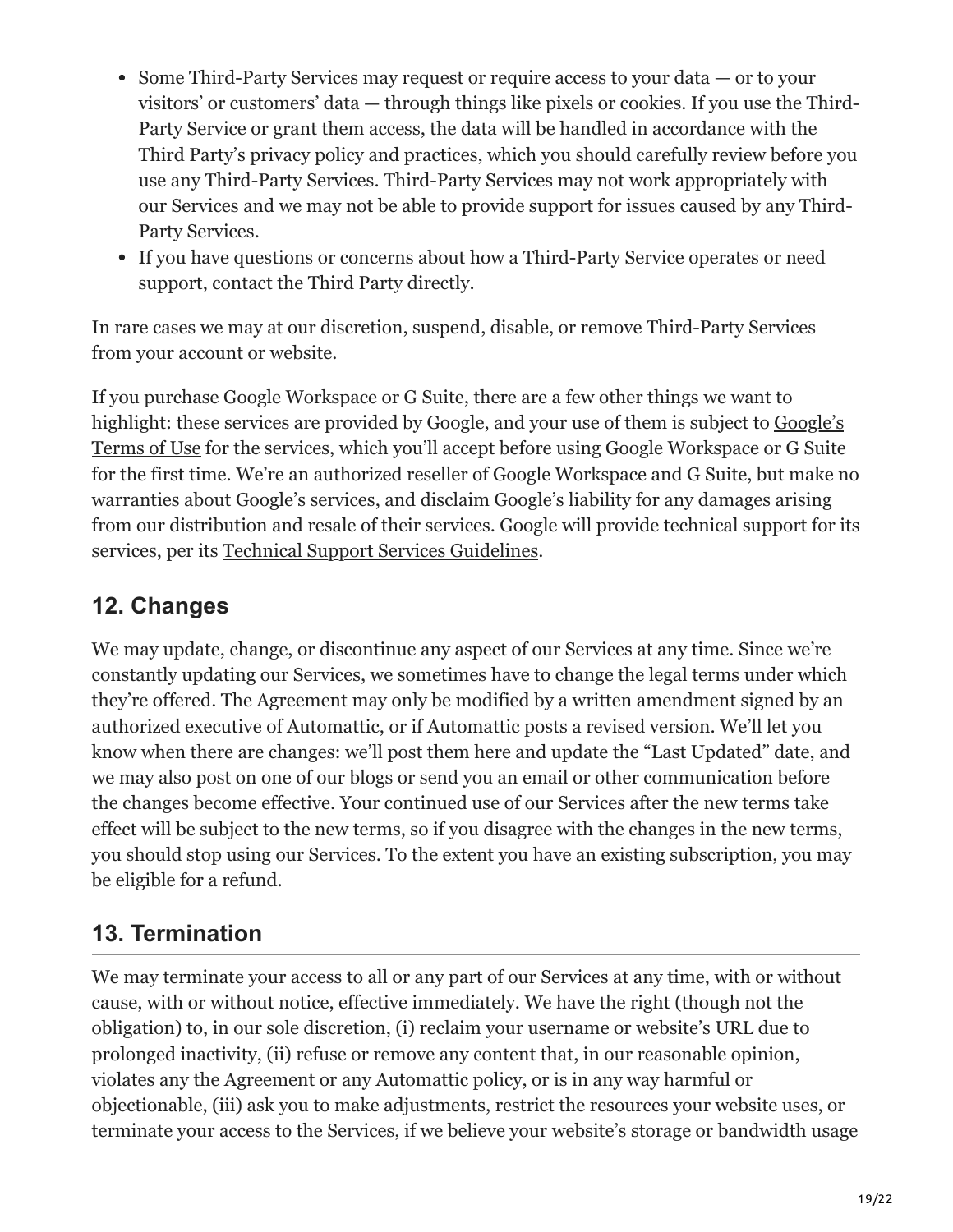burdens our systems (which is rare and typically only occurs when a website is used for file sharing or storage), or (iv) terminate or deny access to and use of any of our Services to any individual or entity for any reason. We will have no obligation to provide a refund of any fees previously paid.

You can stop using our Services at any time, or, if you use a Paid Service, you can cancel at any time, subject to the Fees, Payment, and Renewal section of these Terms.

## **14. Disclaimers**

Our Services are provided "as is." Automattic and its suppliers and licensors hereby disclaim all warranties of any kind, express or implied, including, without limitation, the warranties of merchantability, fitness for a particular purpose and non-infringement. Neither Automattic, nor its suppliers and licensors, makes any warranty that our Services will be error free or that access thereto will be continuous or uninterrupted. If you're reading this, [here's a treat.](https://wordpress.com/tos/treat/) You understand that you download from, or otherwise obtain content or services through, our Services at your own discretion and risk.

## **15. Jurisdiction and Applicable Law.**

Except to the extent any applicable law provides otherwise, the Agreement and any access to or use of our Services will be governed by the laws of the state of California, U.S.A., excluding its conflict of law provisions. The proper venue for any disputes arising out of or relating to the Agreement and any access to or use of our Services that are not otherwise subject to arbitration (as indicated below) will be the state and federal courts located in San Francisco County, California.

## **16. Arbitration Agreement**

Except for claims for injunctive or equitable relief or claims regarding intellectual property rights (which may be brought in any competent court without the posting of a bond), any dispute arising under the Agreement shall be finally settled in accordance with the Comprehensive Arbitration Rules of the Judicial Arbitration and Mediation Service, Inc. ("JAMS") by three arbitrators appointed in accordance with such Rules. The arbitration shall take place in San Francisco, California, in the English language and the arbitral decision may be enforced in any court. The prevailing party in any action or proceeding to enforce the Agreement shall be entitled to costs and attorneys' fees.

# **17. Limitation of Liability**

In no event will Automattic, or its suppliers, partners, or licensors, be liable (including for any third-party products or services purchased or used through our Services) with respect to any subject matter of the Agreement under any contract, negligence, strict liability or other legal or equitable theory for: (i) any special, incidental or consequential damages; (ii) the cost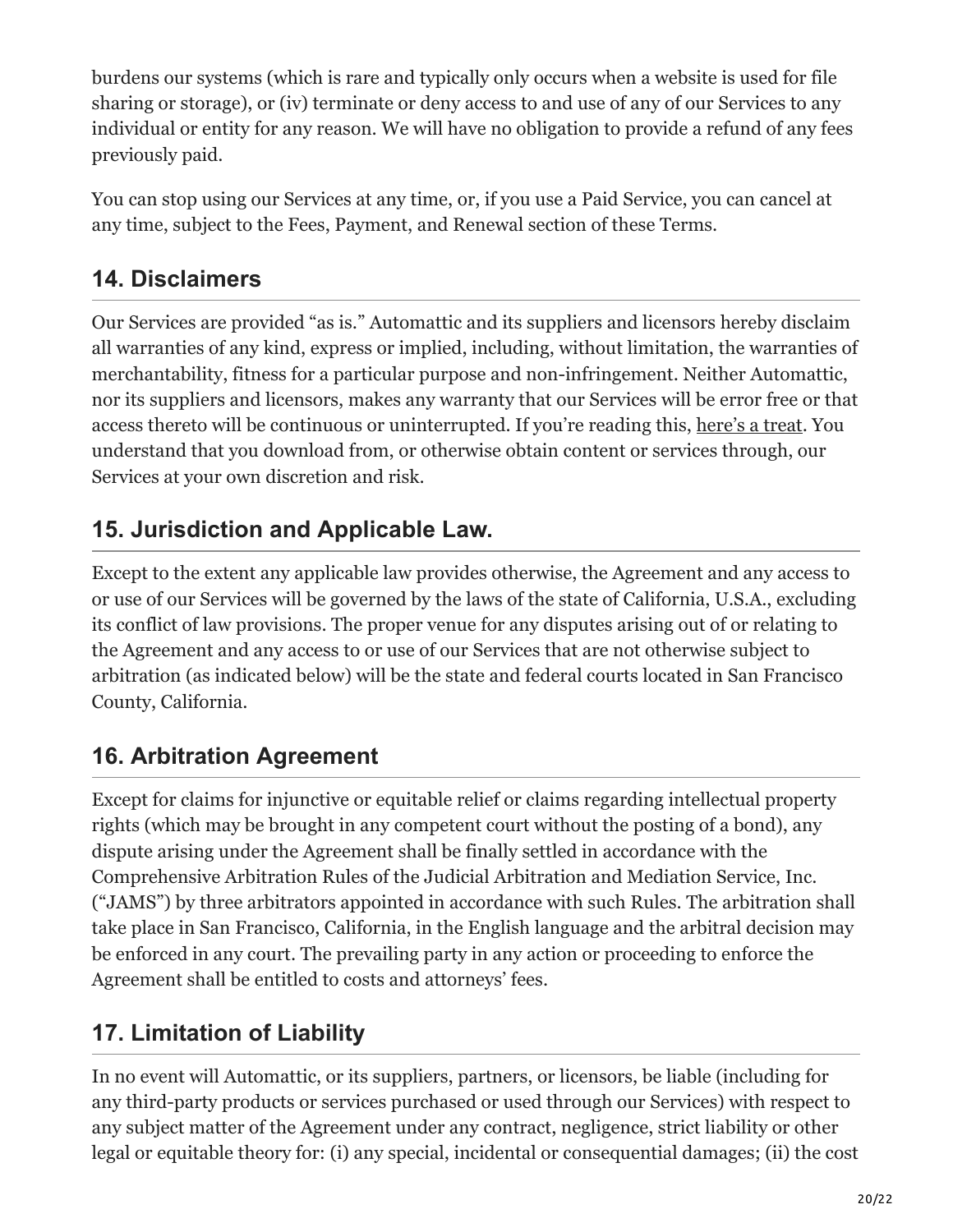of procurement for substitute products or services; (iii) for interruption of use or loss or corruption of data; or (iv) for any amounts that exceed \$50 or the fees paid by you to Automattic under the Agreement during the twelve (12) month period prior to the cause of action, whichever is greater. Automattic shall have no liability for any failure or delay due to matters beyond its reasonable control. The foregoing shall not apply to the extent prohibited by applicable law.

### **18. Indemnification**

You agree to indemnify and hold harmless Automattic, its contractors, and its licensors, and their respective directors, officers, employees, and agents from and against any and all losses, liabilities, demands, damages, costs, claims, and expenses, including attorneys' fees, arising out of or related to your use of our Services, including but not limited to your violation of the Agreement or any agreement with a provider of third-party services used in connection with the Services, Content that you post, and any ecommerce activities conducted through your or another user's website.

### **19. US Economic Sanctions**

You agree that our ability to provide our Services to you is subject to compliance with US sanctions that restrict or prohibit who or from where our Services can be accessed. By using the Services, you represent and warrant that you (i) are not located or residing in any country or territory subject to comprehensive US sanctions (currently Cuba, Crimea, Iran, North Korea, Donetsk People's Republic, Luhansk People's Republic, and Syria); (ii) are not listed on any United States list of prohibited or restricted parties, such as OFAC's Specially [Designated Nationals and Persons List, or otherwise subject to US sanctions that wou](https://home.treasury.gov/policy-issues/financial-sanctions/specially-designated-nationals-and-blocked-persons-list-sdn-human-readable-lists)ld prohibit your access to or use of our Services; and (iii) shall not use or allow access by any of your customers or potential customers (if applicable) to the Services in any manner that may cause Automattic to violate US export controls and sanctions. We reserve the right to restrict or block your access, or access by any of your customers or potential customers (if applicable), to the Services and/or to terminate the Agreement at any time without notice if we determine, at our sole discretion, that such access may cause a violation or create unacceptable risk to us under export controls or sanctions.

### **20. Data Processing Agreement**

If you need a data processing agreement (DPA) with us for the GDPR requirements that apply to us as a data processor for your website, please follow [these instructions.](https://en.support.wordpress.com/automattic-gdpr/data-processing-agreements/)

### **21. Translation**